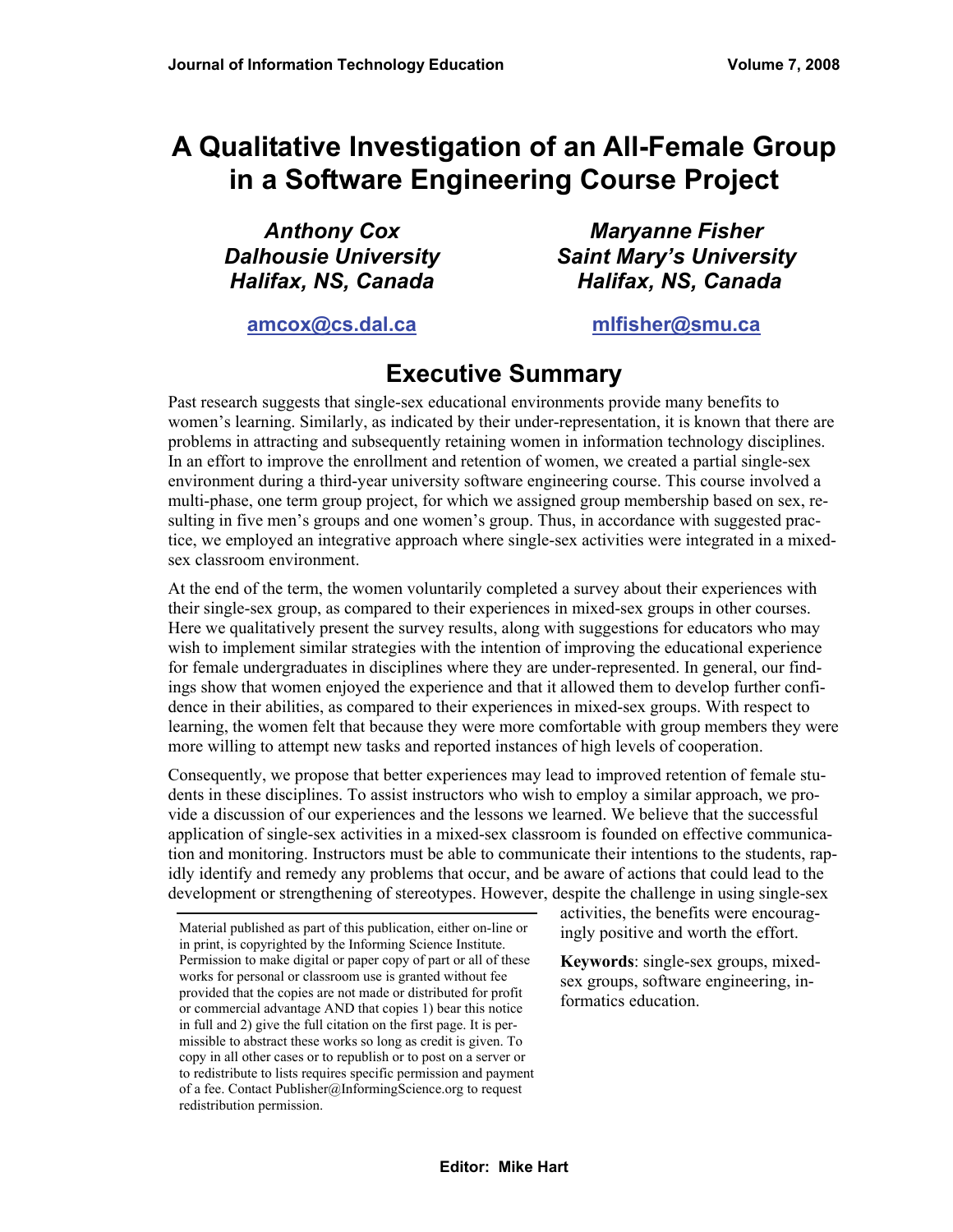# **Introduction**

It has been well established that, within North America, participation rates in Information Technology (IT) programs, such as Computer Science (CS) and Software Engineering (SE), are significantly male biased. Recent reports suggest that, at the university level, only 13.9% of students who declare CS as a major in Canadian universities are women (Canadian Association of University Teachers, 2007). This low figure is in spite of the disproportionately larger number of women enrolled in Canadian universities. Canada-wide average full time university student enrollment is composed of 56.7% women and 43.3% men, and part time university enrollment composed of 60.6% women and 39.4% men (Canadian Association of University Teachers, 2007). At Dalhousie University, where our study was performed, the 2006 graduating class in the Bachelors of CS program was composed of 16% women and 84% men. If the graduating class is considered as representative of the CS program in general, Dalhousie, with a full-time undergraduate population of 10605 students, is just slightly above the national average for the proportion of women enrolled in CS.

The reasons for women's under-representation are complex and involve a wide variety of social and cultural factors, such as pervasive stereotyping against women who express technological interest (Cooper & Weaver, 2003). While these factors must certainly be addressed, we posit that efforts will be misplaced if women are encouraged to enter a discipline where they cannot flourish. Thus, our focus is on the current educational environment and on potential interventions that will enable women who chose to engage in SE, CS, or other IT disciplines to successfully complete their program of study. This issue of retaining women who enroll in IT programs is extremely important. Cohoon (2006) documented, between 1994 and 2000, that women constituted 24% of CS undergraduates in the United States, but 32% of these switched to other majors. Whereas the vast majority of researchers (e.g., see Cooper & Weaver, 2003, for a review) are attempting to investigate the reasons why women tend not to major in IT, there has been exceedingly little attention to issues that influence retention. The goal of this paper is to explore one possible mechanism that improves the educational experience for women enrolled in IT programs. It is hoped that by providing a more welcoming and enjoyable environment, women will be less likely to change programs and retention will be improved.

To address the possibility that women and men have distinct academic needs, educators have been turning to single-sex classrooms. In the United States, the federal Department of Education introduced regulations that provided public school districts and charter schools the flexibility to establish single-sex classes and schools (Salomone, 2006). However, a thriving debate exists as to whether single-sex environments are in fact a viable way to meet students' academic needs (see Salomone, 2006, for a review). In general, the evidence suggests that single-sex environments are particularly beneficial for women. Jimenez and Lockheed (1989) examined 3,265 Thai 8th graders' performance on standardized mathematics tests. The results revealed that single-sex schooling was effective for improving girls' scores, which the authors attribute to the impact of peers. In fact, there have been numerous, large-scale investigations on this topic, and they generally reveal improved performance for women and equivalent, or worsened, performance for men (e.g., Carpenter & Hayden, 1987; Young & Fraser, 1990; but see LePore & Warren, 1997).

Single-sex environments may impact other aspects of students' lives in addition to their academic performance. Belcher, Frey, and Yankeelov (2006) randomly assigned sixth grade students to single-sex or mixed-sex classrooms. Students assigned to single-sex classrooms, regardless of sex, were reported to be more attentive, more interested in classroom activities, more likely to do additional independent work, had higher school-related self esteem, and found the classroom environment to be more orderly. Other researchers (e.g., Stowe, 1991) found that being in a singlesex, as compared to mixed-sex, physics class led high school girls to express more interest in pur-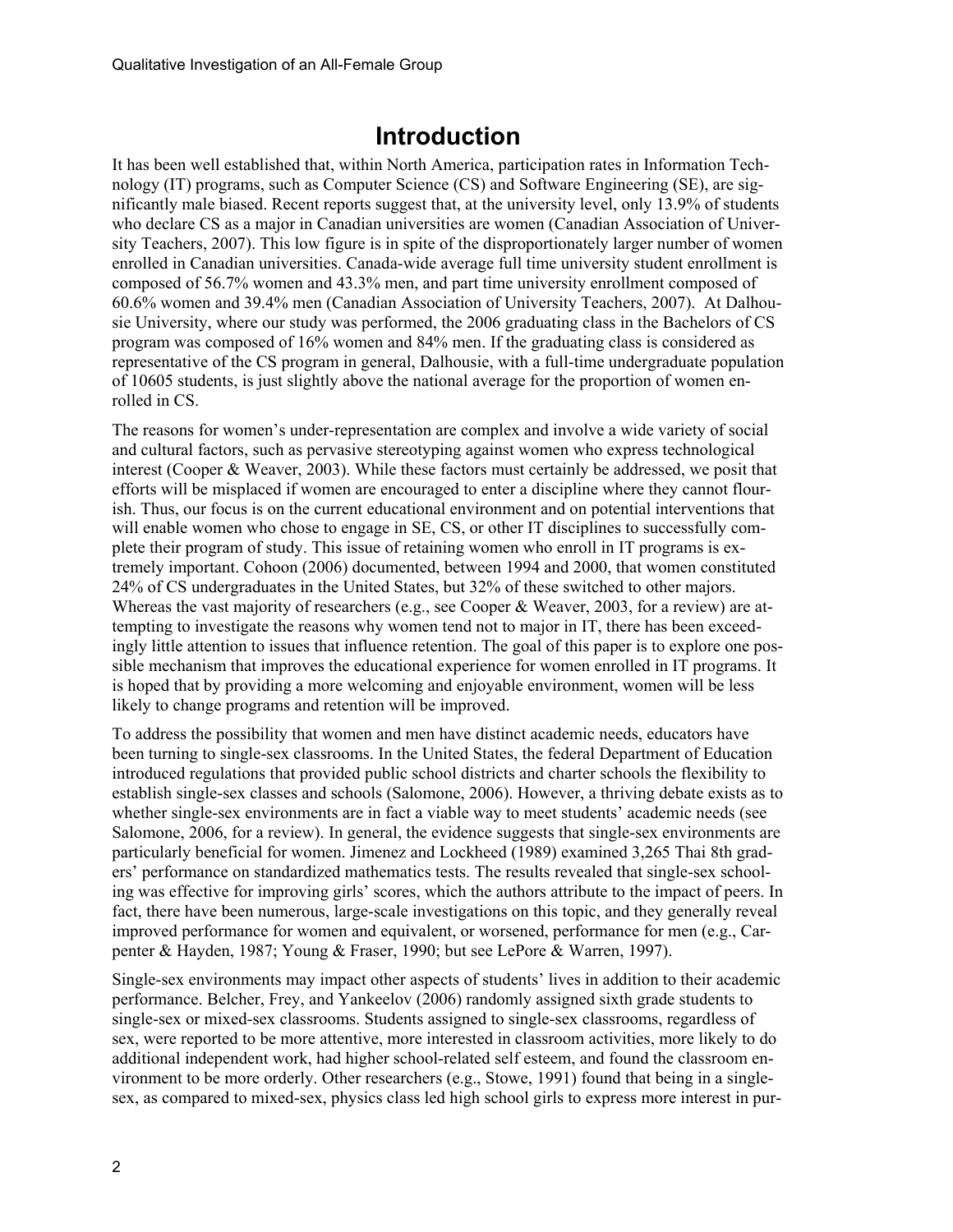suing a physics-related career, increased class participation, and higher self-rated enjoyment of physics. Similarly, Jackson and Smith (2000) found that high school girls in single-sex mathematics classes reported higher feelings of confidence, increased enjoyment of the material, and viewed the environment as fostering their learning. These effects also impact feelings towards computing; girls who attend single-sex schools tend to report more positive thoughts about computing and greater feelings of competency than girls who attend mixed-sex schools (Jones & Clarke, 1995). The authors attribute this difference to the fact that single-sex schools may result in girls having improved interaction with computers than in mixed-sex environments (Jones & Clarke, 1995).

Our study is motivated by the evidence (e.g., Jones & Clarke, 1995) that suggests single-sex educational environments might be particularly beneficial to women within the realm of IT. In IT programs, even when an individual's expertise (e.g., the years they have had access to a computer, the number of programming languages they know) is accounted for, women still typically report lower self confidence than men (Wilder, Mackie, & Cooper, 1985). With respect to computing education, working in a mixed-sex environment often leads to women performing beneath their abilities, such that performance within single-sex groups is often much higher. This effect has been noted among various populations and contexts, including, for example, among college students in mathematics (Gwizdala & Steinback, 1990) and among 11-12 year old children using a computer game (Light, Littleton, Bale, Joiner, & Messer, 2000).

Although we wanted to proceed with investigating the impact of single-sex educational environments on women's undergraduate academic performance in IT, the low enrollment of women precludes such initiatives. It was not feasible, due to under-representation (i.e., about 16% of approximately 200 students), to form a single-sex environment for women in a CS program. That is, given a first year entry class of 60 students containing only 10 women, it is not economically possible to provide a separate set of classes for these 10 students. Furthermore, given potential concerns about using an exclusively single-sex approach (e.g., people have to work in mixed-sex environments in the "real-world," mixed-sex environments are important for socialization purposes), educators are encouraged to use an integrative approach, whereby some components of education are single-sex and other elements are mixed-sex (Cooper & Weaver, 2003).

Thus, we opted to perform a partial (i.e., integrative) application in a mandatory third year introductory SE course. While enrollment levels required the use of an integrative approach, we were unable to find much guidance on the application of the technique as there has seemingly been little prior investigation. Thus, we explored the technique to evaluate its effectiveness and applicability. For the group-based course project, groups within the mixed-sex classroom were formed based on sex first, and then, by random assignment. Self-selection of groups is traditionally not permitted, even by other instructors in other terms, as the project attempts to simulate a "realworld" working environment where the make-up of software development teams is controlled by management, not by the choice of the team members. It is hoped that the arbitrary assignment to groups by the instructor will force students to develop socialization and cooperation skills with individuals with whom they may not have previously associated.

We next describe the classroom environment in which the study was performed, overview the course project, and then present the survey results through the female students' responses. We conclude with a discussion of our findings, emphasizing suggestions for educators who may opt to implement a similar concept in their university classrooms.

#### *The Classroom Environment*

The SE course at Dalhousie University is a "core" (required) third year course in the Bachelors of CS program. It is one term (i.e., four months, with three hours of instructional time per week) in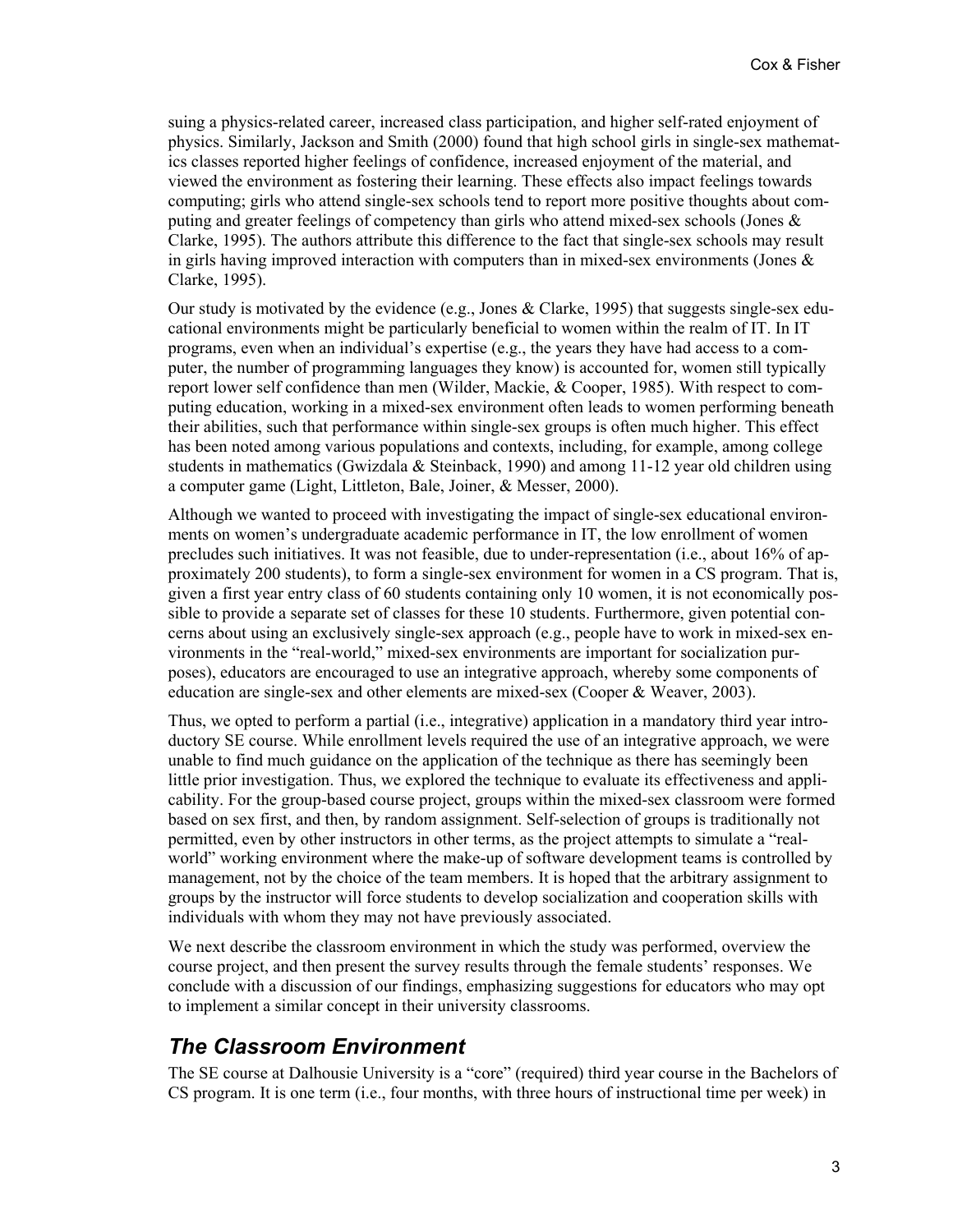duration, and every instructor who teaches the course, which varies from term-to-term, bases it on a major group project. Since this is a core course in the program, the majority of students has similar academic histories and enters the course with equivalent pre-requisite courses. The focus of the course is on the "software process," with the course examining software development from requirements elucidation, through implementation, to testing and deployment.

The course project had five components, the last four of which were graded: project definition, requirements specification, system design, implementation, and system testing. In the first phase, groups were told to create a "Vision Statement" for some arbitrary extension, enhancement, or improvement for a web-browser of their choice. In the next phase, a "round-robin" approach was used to permit each group to generate a "Software Requirements Specification" document for the vision statement of some other group. In this way, each group acted as a developer in writing their specification and as a customer for the group trying to specify their vision statement. In phase three, after more round-robin assignments, groups were asked to develop and document a detailed technical system design. Phase four had groups implement, before a two week deadline, the design of some other group. To ensure that implementation was possible, the instructor examined and modified the designs as needed. As well as actually generating source code, students were required to submit a "User Manual." In the last phase, after implementation was complete, each group then developed a comprehensive test plan for yet another group's implementation. Each of the four graded phases was worth one quarter of the project grade, or 10 percent of their final course grade.

As there were six groups and five phases, each group was able to work with a different code-base (i.e., browser) and customer for each phase. It was the instructor's desire that the groups become accustomed to a dynamic, rapidly changing work environment with constant differences in the code-base, task, and customer. The course was not intended to focus on programming and was instead meant to teach students to work in a cooperative manner using previously unseen source code and in a more realistic environment than provided by previous courses. To broaden student perspectives beyond the concept that software development is the production of source code, the course focussed on producing high quality written documents, not on programming and implementation.

For each phase, the groups had to submit a single document for the group. The groups were free to chose suitable notations, determine an appropriate document length, select the emphasis for each document, and develop suitable technical content. During each phase, students were encouraged to read the appropriate chapters of the course textbook, access online resources, and consult with the instructor (there was no assigned teaching assistant).

Within the curriculum for the Bachelor's of CS program, there are instructors that assign group projects in courses that precede the SE course. However, due to the annual variation in the assignment of instructors to courses, it is possible that some of the students may not have previously participated in a group project. As well, no other course in the CS program (except for advanced courses for which SE is a prerequisite) has a project that is a full term in duration or that is primarily focused on skills other than programming. It is possible that students participated in group work during an elective course necessary to satisfy the university's "breadth" requirement or during a course for a previously attempted (and possibly completed) program, but these latter options were not explored.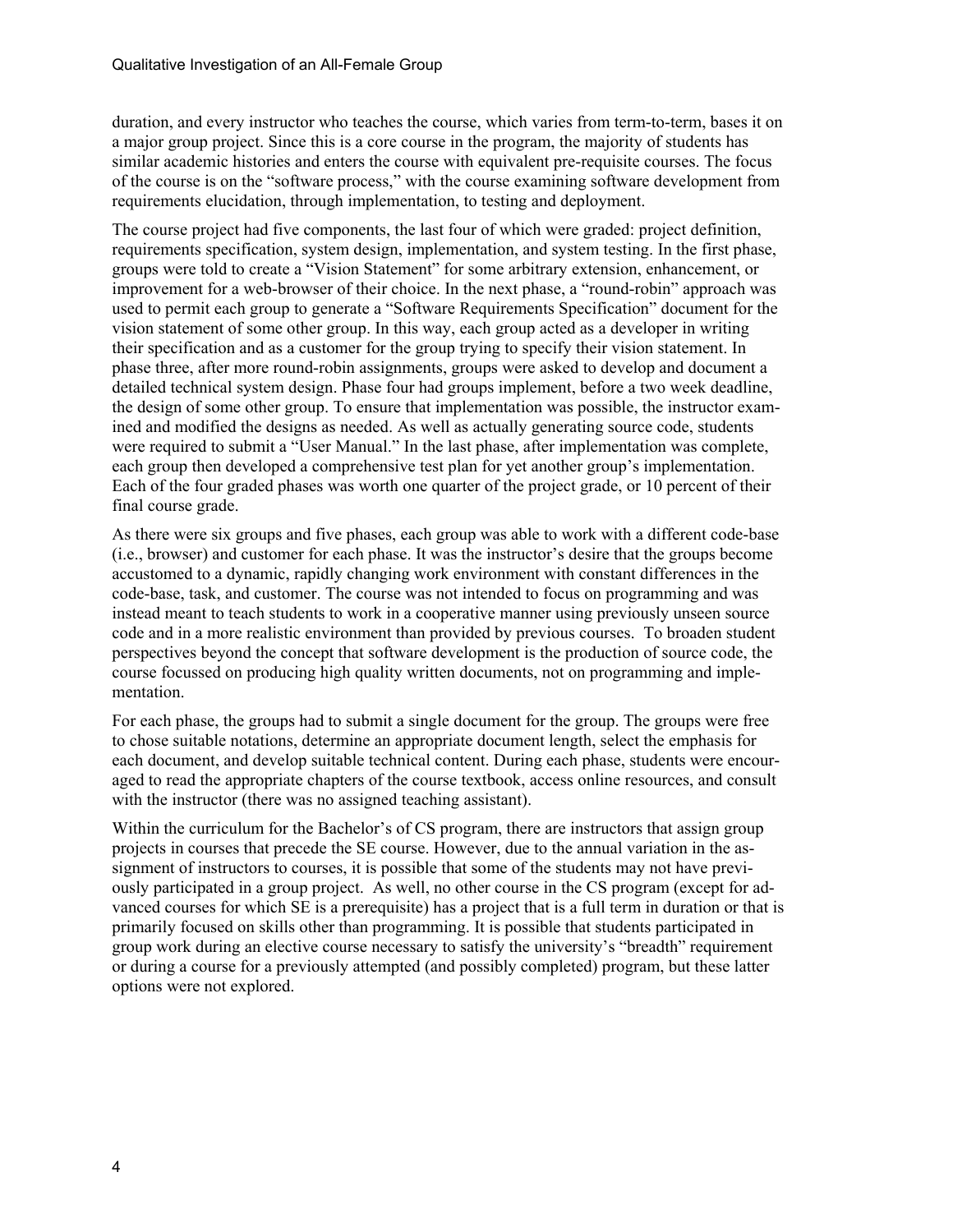# **Methods**

# *Participants*

In the course, offered during the Winter term of 2006 (i.e., January to April), there were 37 students. This led to six groups in total, with five male groups, composed of six members each, and one female group composed of seven members. One of the women in the group was a graduate student who was auditing the course to obtain relevant experience in a different discipline. While it was expected that her participation be minimal, she appeared to bond well with her all-female group and participated in a level that exceeded the instructor's expectations. In general, the graduate student's role was supportive in nature, as she was not from a CS background and was taking the course to obtain the skills necessary to work with computer programmers during the development of the computational models needed by her own research. Her provision of computing resources did not provide the all-women group with a specific advantage as the course instructor (first author) provided equivalent resources to the all-men groups.

It is not possible to report on the general academic ability of the students, as the authors are not permitted to access the students' academic records. However, the other evaluations used during the course (i.e., midterm and final exam) suggest that the 6 women are of different academic ability. While the group project significantly improved the grade that each woman received, the exam marks caused some of the women to not receive an "A" in the course. The highest exam marks (i.e., top three) in the class were obtained by male students, but these students' groups did not produce the highest quality projects. Consequently, there does not appear to be a strong relationship between overall academic ability and performance in group projects.

We originally intended to extend this research when the course was taught by the same instructor in 2007, but as there was only one woman in the course (19 students total), a replication was not possible. Instead, the single female student voluntarily engaged in a post-course interview (with the second author) and provided insight into her experience in a mixed-sex group. While a single student's thoughts do not form a satisfactory control group, they can potentially provide some insight into the differences between all-female and mixed-sex groups.

## *Materials*

The survey (see Appendix for question details; original layout contained more response space) was composed of three main areas: background about the group's formation, group novelty, and the student's overall perceptions about her group. The survey was designed to expose group dynamics (e.g., leadership, allocation of work, methods for communication), as well as possible areas of conflict within the group, allowing us to examine conflict management skills. Many of the factors we investigated are likely indicative of group functioning regardless of sex, and hence, we did not survey the men's groups. Instead, our focus was to create a survey that was specifically oriented to elucidate the particular issues that the women faced by being in a single-sex group, as compared to their previous experiences in mixed-sex groups.

## *Procedures*

Upon completion of the course, after the last project element had been submitted, but before the final exam, the members of the women's group were given a post-project survey. The students were informed that the survey was about their experience in their single-sex group, with a focus on providing insight into whether this approach should be adopted in the future. We distributed seven surveys, reminded the students that their participation was voluntary, and within a few weeks, all seven surveys were returned. The high compliance rate suggests that the students had strong feelings about the experience that they wished to communicate.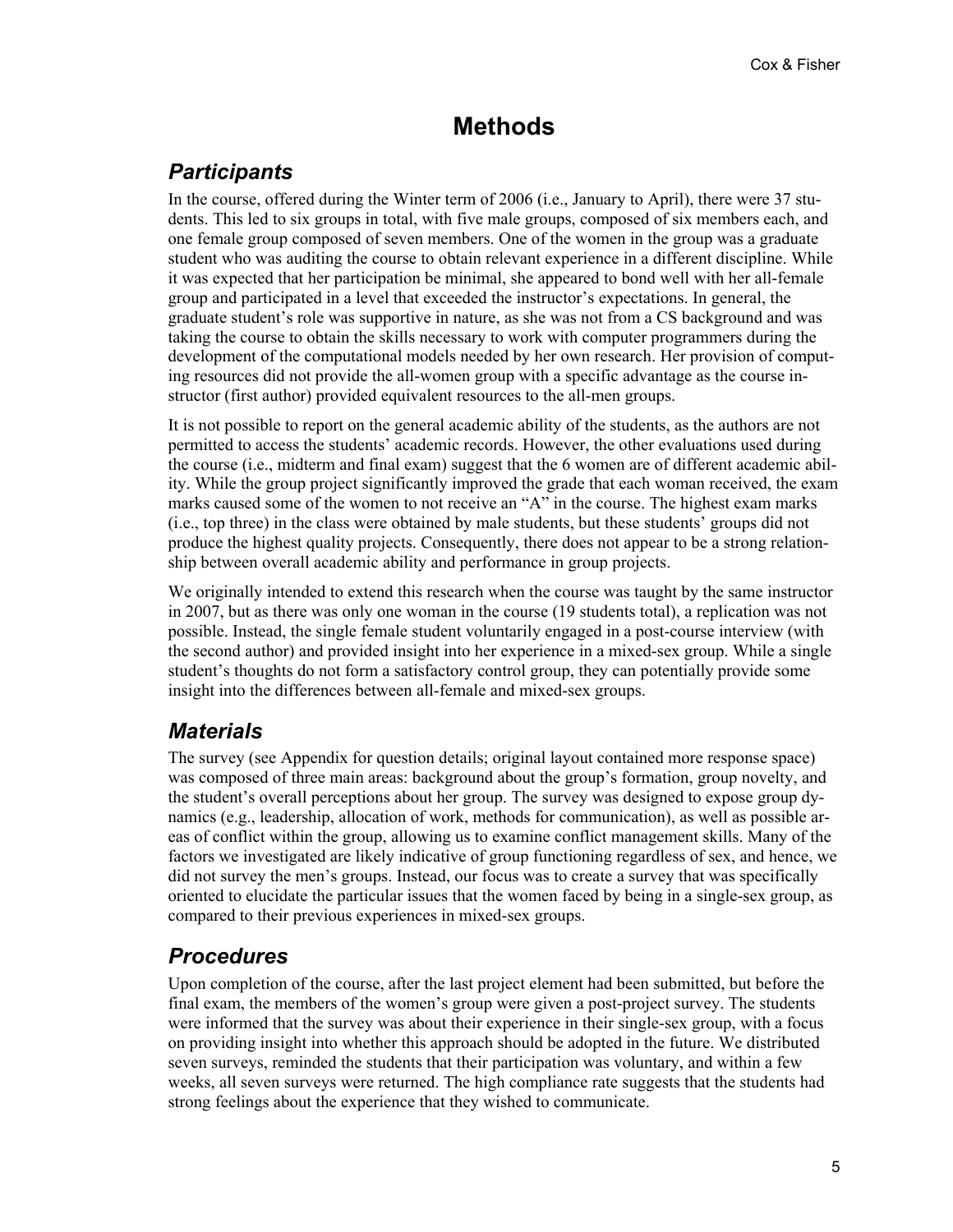To protect the students' anonymity, the completed surveys were returned in sealed envelopes to a researcher at a neighboring university (second author) with whom they had no previous contact. Before completing the survey, the students were informed that their instructor (first author) would not view the completed surveys while they were registered undergraduate students. To maximize anonymity, the surveys remained sealed for one calendar year, until after the students graduated.

When the surveys were reviewed, it became clear that there were well-defined group dynamics. As we wish to preserve the confidentiality of the students, there is some speculation in our understanding and we cannot make absolute claims. We believe that there was a self-appointed "group leader," a highly confident individual with good technical skills. As well, there was a clearly "weak" student who we believe was uncomfortable in programming, but likely had strong performance on the exams (perhaps unknown to the other students). There was also a group "mediator" who, in conversation with the authors after the course, admitted that she felt her programming skills were not as strong as those of other students and felt a need to compensate for this fact, partly through her mediation ability. It should be noted that programming skill affected less than 10% of a student's final course grade. Finally, the auditing graduate student was unidentifiable and said nothing to indicate her status on the questionnaire.

With respect to performance, it must be noted that the all-women group performed at a level that was clearly beyond that of the other (i.e., all-men) groups. They submitted an imaginative and novel vision statement (a transparent graphical layer to permit annotations to be added to web pages), and solid, technically superior documents for the other phases. All four graded phases were given a mark in the "A" range (i.e., above 80%). They were also the only group to provide a demonstratively functioning implementation for phase 4. In other terms that the same instructor has taught the course, no other group has yet to perform at such a high level. The single mixedsex group of the following year also produced high quality work, as most the most effective group that year, but did not achieve the same level of excellence as the all-women group. Thus, the inclusion of women into a group, whether an all-women or mixed-sex group, seems to have positive effects on that group's performance.

# **Results**

For simplicity, the results will be presented according to four identified themes: the group's dynamics, perspectives on an all-women group, students' negative perceptions, and the impact and benefits of a single-sex group. Within each section, individual issues will be further discussed and accompanied by representative statements from the students. For contrast, we follow the experiences of the all-women group with a brief overview of the perceptions of the woman in the following year's mixed-sex group.

# *Group Dynamics*

When it came to establishing leadership, six students claimed that the leader just selected herself for the position, and four elaborated that, initially, there was some distress about this action. For example, one student said, "She pretty much just assumed the position. When I asked if she was the leader, she said I can be, and no one contested. I didn't feel like causing friction." The response of one other student, presumably the leader based on her response, stated, "Leader is too strong a word. Everyone was equal in decisions. I just organized, delegated and set deadlines."

In terms of how tasks were assigned, all the students claimed it was a fairly egalitarian process, with individuals volunteering for the tasks that they preferred and the rest of the work divided amongst those remaining. "As a group we decided what needed to be done. People volunteered for what they were most comfortable with and if there was no preference, the work was distrib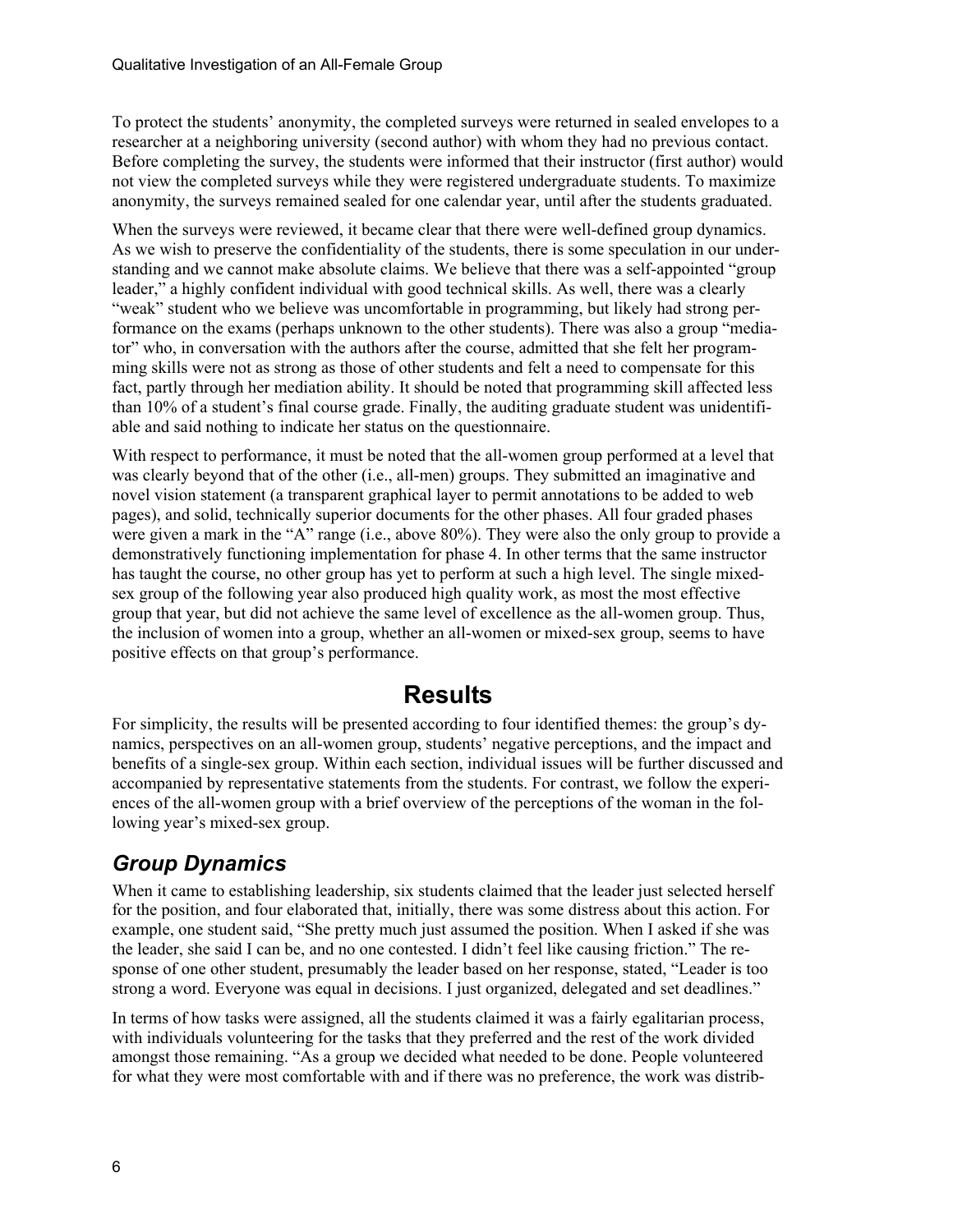uted equally." "If anyone was familiar with the content in any part, they got that part. Otherwise it was assigned. It was fair and the parts had equal amounts of work."

The students used a variety of methods to communicate about the project. This group was the only one to create an online forum (i.e., a WWW-based "wiki") to assist with frequent communication. All students reported the same types of interaction, at the same frequency, and agreed that it was sufficient; "We created an online forum and communicated daily via email. Most emails were sent to the whole group and archived. We also met as necessary or as much as possible face to face. This was enough."

With respect to how people worked towards getting their tasks completed, the members oscillated between working individually and then coming together and working in subgroups or as a whole. "For the most part, people worked independently on their task, but we frequently conferred with each other and received help when necessary, and occasionally, in a pinch, all members pitched in. This strategy worked very well. It required a lot of organization and maturity on the part of my teammates, but my trust in their work ethic paid off. It worked because my group was enthusiastic, hard working and organized." Another student supports this statement; "The work was separated individually, but we helped each other a lot. Not as a whole group, but subgroups."

This decision to work independently was not without pitfalls. "We met to divide up tasks, then worked on our own, with people working together at a distance by frequently exchanging half completed bits of code, for example. I'm not sure if this was a good plan or not. There were a number of cases where members worked for days on trivial problems because they didn't understand the problem. If we'd worked together more, that might have been avoided. On the other hand, the whole assignment would probably have been less work if only three or so of the more efficient members had worked alone."

The majority of disputes involved a feeling of not being heard by other group members. One individual elaborated quite extensively on this issue, saying, for example, "… I was really upset that I couldn't give my ideas and opinions within the group because I kept getting shut down, and had now been offended." Her response indicated that she had tried to persuade the group to move the project in a different direction than that specified by the leader, resulting in a dispute between her and the leader. "… I spoke with another group member who interceded, cleared-up that I wasn't attacking that person [the leader] personally and that she must stop taking everything so personally … anyways, we just put it aside and worked well after." This third party confirmed this recollection, stating, "… if there was a dispute, I would act as a moderator, speak with both sides separately … their concerns were valid and needed to be resolved or the group wouldn't have finished the project." The other group members were not necessarily informed of how the resolution was reached; "Two members were very opinionated on the design of the software system … Although the details of the resolution are not known to me, another member tried to get them to become more amicable to each other, and it could have been their common, outspoken ways that exaggerated the issue." In general, members looked very favorably upon the mediator; "… she took it upon herself to mediate the dispute. She invested considerable effort, and the other two were able to maintain a solid working relationship for the rest of the term."

When asked whether all group members participated equally, six of the seven students said no; the one who agreed said, "All members participated equally almost all of the time." The other six responses indicated that one student did not participate equally, possibly because of ability. For example, "Overall, I feel that most people participated equally, except for one person... She had not learned the skills that were required in order to do her part (which was smaller than everyone else's). When someone else came up with a way to do her part (as a side effect of something else) she did very little after that." The students also tried to protect her from feeling excluded; "Everyone worked amazingly save one. She was given simpler jobs of lower priority so that if she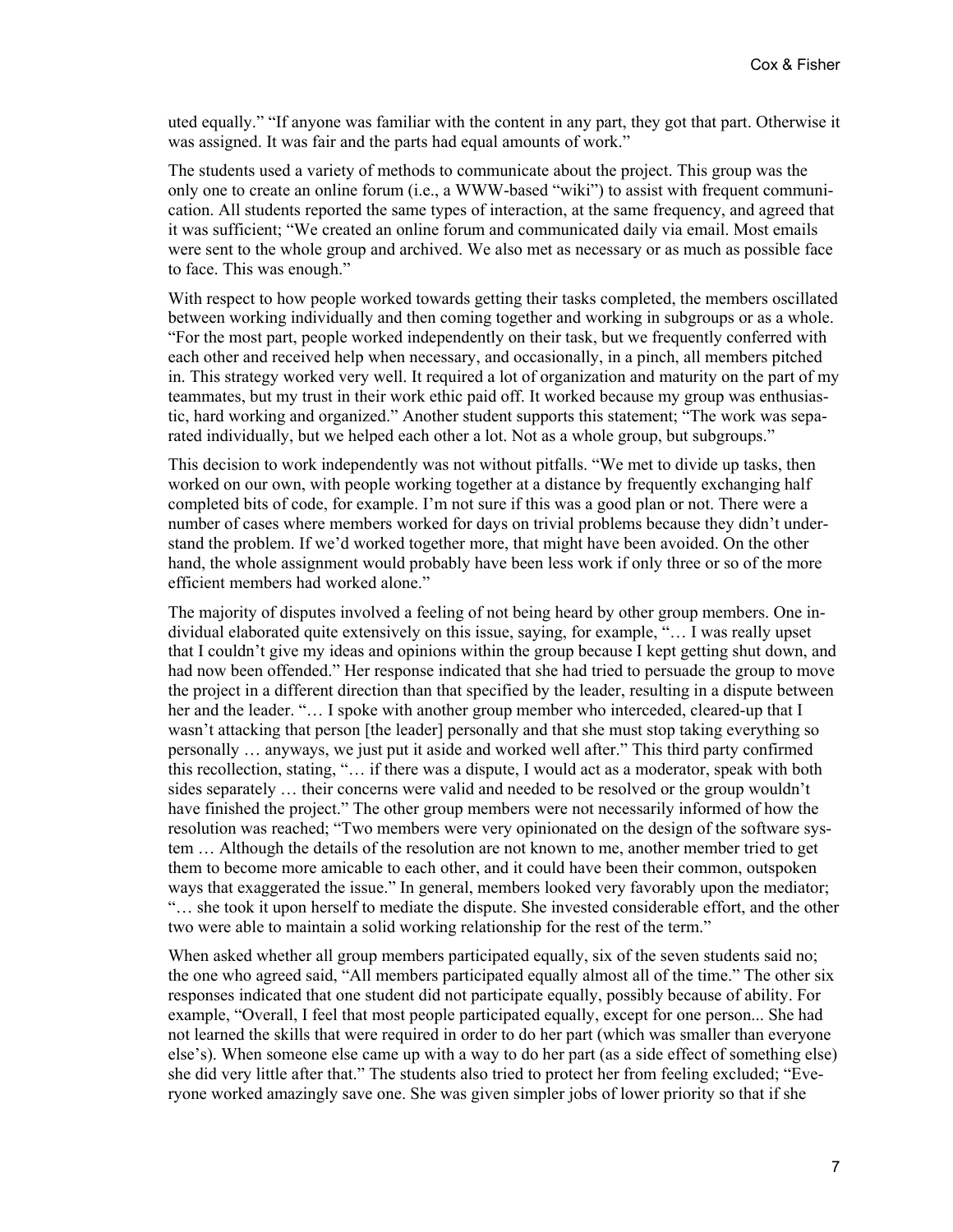didn't complete them satisfactorily it didn't affect the group. She of course didn't know her jobs were inconsequential." Two students were uneasy with this arrangement; one student stated, "It wasn't fair. There was one member that always needed guiding, and in the implementation stage, she did not really attempt to learn about the coding library we were using, nor attempt to understand the code. In a way, I think the group decided to avoid confrontation and gave her an easier section to do, which I am not sure was a good thing or fair."

Several students mentioned that they were surprised by the group's dynamics. For example, "I've never had group work so easy before. I was amazed at how much can be done when everyone pitches in a little part. It adds up to a lot. I also didn't expect the support; I spoke to the members as equals and received wonderful advice and support. We're continuing to work together on other projects, and even have become friends." Similarly, one student wrote, "… that we did get along as well as we did. That we succeeded in the end where most of the other groups failed. That we all liked each other in the end. No one lost lumps of hair or an eye!" This feeling of surprise at getting along was emphasized by another student; "How well we worked together and how comfortable I was with them by the end of the project." There was also surprise at how much work the group performed; one individual remarked, "The amount of work some team members put into our project was amazing. We always submitted high quality large documents as a result."

# *Perspectives on a Single-sex Group*

We asked the women about the challenges that were unique to working within an all-female group as compared to a mixed-sex group. One student reported nothing was different, "I really cannot think of anything. If anything, this experience was the same as with a mixed-sex group, if not with less issues." Another student highlighted issues related to empowerment; "I found there was more pressure to do well in an all-female group because the males in mixed-sex groups usually don't think the girl can do as well and she gets small, unimportant work to do." The issue of outside obligations was also raised, "As a female group, I feel that we all felt that computer science was not our only focus in life. We all had family obligations, complex social lives, etc. This meant some of us were not as focused on class work as others." The remaining students listed sensitivity as being increased; "In a female group, I think sensitivity is an issue," and, "Dealing with members taking things personally ... guys don't do that."

Compared with their other group experiences, all group members stated high levels of enjoyment in working with an all-women group. There were various reasons for their enjoyment, one of which was simply that members could depend on each other to understand what life is like for women. For example, "I felt relaxed that I have a female group where we know each other's interests. In addition, we females take into consideration other people's feelings more than males." Likewise, "Yes, I enjoyed it. I found the other group members understood that as a woman I had a life outside my courses. We were also honest and understanding about our strengths and weaknesses in computer science." A third student agreed saying, "I enjoyed it tremendously. I find that males try to dominate a group and don't allow the girl(s) in a group to fully participate, unless she's extremely assertive."

Another reason they enjoyed the experience was perceived fairness; "I enjoyed it because everyone compromised … everyone put a lot of time and effort into their parts. It was refreshing. At the same time, I didn't like it because it's very unrealistic, you will not find this situation in the real world of CS and we have to learn to deal with guys because they will be our bosses and coworkers." Similarly, "Yes, I thoroughly enjoyed it. I didn't have to prod or cajole anyone into doing anything. Everyone was so driven and excited about the project, the work flew by. This effect could easily happen in mixed-sex groups, but I've never seen it."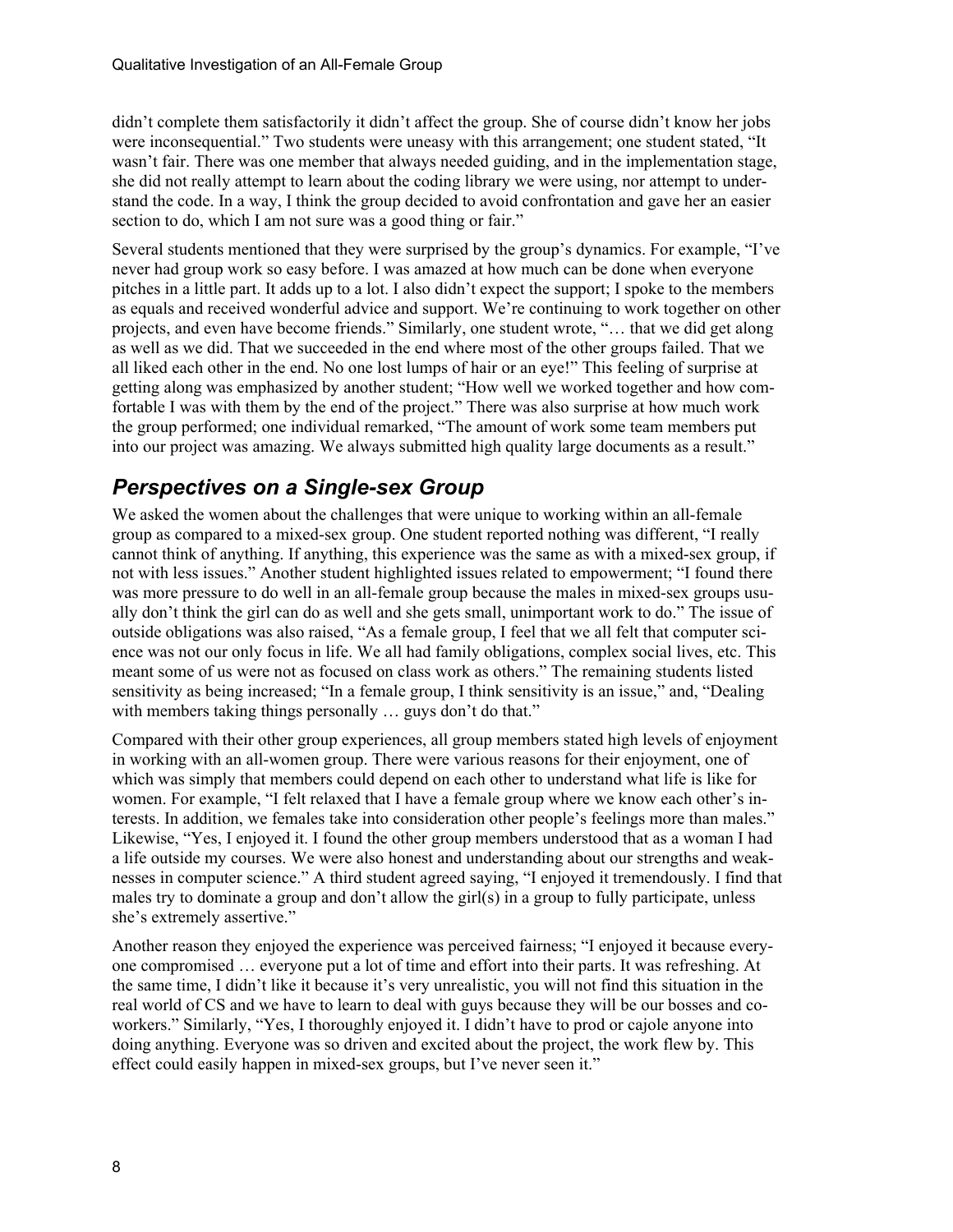Another student reflected upon the importance of cooperation and how it was motivating; "I enjoyed it because the work was distributed more equally, but I think that we did a lot more work than we should have, partly to make everyone feel that they were contributing, and partly to avoid conflict with those who came up with pointless tasks. But, I think we did a lot more useful work because no one wanted to let the group down." This sentiment was echoed by another student, "Yes, I did [enjoy it] but perhaps it was a combination of both the all-female group and the actual individuals … our group worked well together in that we all wanted to do well on the project and everyone tried to be supportive of the others most of the time."

We then asked whether they believed the experience was useful for their learning. Again, the students agreed that overall it had positively impacted their learning, with emotional support and encouragement repeatedly listed as important influences. For example, "Since we tried to be supportive and encouraging of each other, it really made me want to try to keep learning, particularly about things to benefit the group. I don't think I would have had as much motivation to learn if the group had been different." This issue of support as a motivating factor is clear in one student's statement, "Initially I felt like I wouldn't be able to keep up with the group, because of the different academic backgrounds. Those feelings disappeared, but I'm not sure they would have [disappeared] in a mixed-sex group. It's hard to say for sure, but I think I felt more confident because we were all women." Another student highlights that she also felt more confident to try new tasks; "I probably would not have had the opportunity to do all the interesting things that I did unless I asked to do it, which I would not have in a mixed-sex group."

Three students directly raised the issue of comfort, presumably believing that higher levels of comfort led to a better learning environment. For example, "I felt more comfortable, I felt no need to defend my life outside school and thus more productive on the tasks at hand. The other members would share knowledge without making me feel like I should already know this information." Similarly, "I felt relaxed, organized, focused and emotionally satisfied." These claims were strongly supported by another student who said, "The amount of confirmation and communication was wonderful. We were all on the same page all of the time. We all knew what we had to do, when it was due, why the task was necessary, etc. I learned about the power of communication, trust in my team mates." Finally, one student's comments clearly demonstrated that the students engaged in active learning; "I think that this group was a rare example of girls working well together. Because we did, and because some had more knowledge in some areas than others, we were able to teach each other a lot. We all shared things we learned and passed on important findings." It is interesting that the student considers it "rare" for a group of women to work well together. Of the 5 all-male groups, two displayed obvious personality conflicts that were brought to the instructor's attention and three did not, suggesting that personal conflict is to be expected and is not an attribute of only all-women groups.

We then turned to the students' overall perceptions of their experience. Two students raised the lack of intimidation as a positive experience; "Males tend to be more technologically savvy, which intimidates females. I was not intimidated in this group," and, "I felt less intimidated by other members since they were female." This student raised a second issue of feeling like the group worked together towards a common goal; "I felt as it we were all on the same level with the same goals." Goal-oriented behavior was critical; as one student said, "My group consisted of a number of intelligent, driven, confident women. When working together the sheer power of work is amazing. I felt we could do anything. However, this is because we were able to come together to one vision."

Feeling understood was important to one individual; "The most positive aspect was the level of understanding we gave to other team members. We didn't expect everyone to be at the same skill level or have the same level of dedication to the course." The element of respect and sharing was also important, and one student stated, "Each of us respects the others and understands each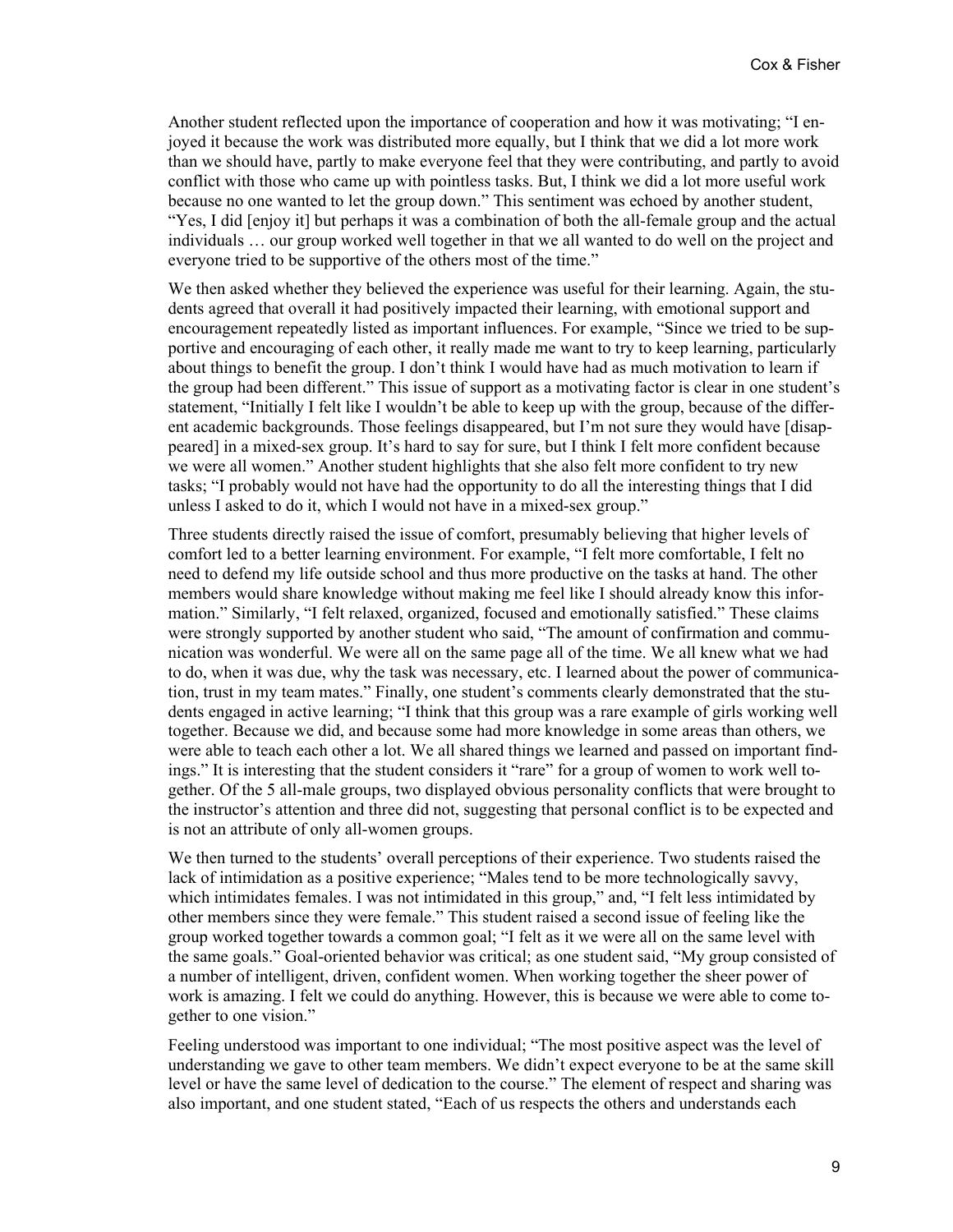other's feelings. I felt comfortable in every action I did. We were always in touch by email and never neglected any member's email."

Another facet that also received positive attention was communication. One student wrote; "The positive work ethic. The positive morale, the communal spirit, the clear communication. The sheer willingness to pitch in and get a good job done." This student, presumably the leader, also raised another issue of how the group worked together, without maintaining a clear hierarchy; "We didn't really have a hierarchy. We were a graph and I was a hub for everyone to touch in. We didn't need supremacy to respect." It should be noted that the "graph" being referred to means that the student felt she was the center-point of a communications flow in which group members communicated to each other through her. Equality in communication was echoed by another student who said, "It was nice to work in a group where almost everyone seemed to feel they had something to contribute. Most group members were able to step forward and take charge at some point. I'm not sure all girls would have been willing or able to do that in a mixed-sex group."

# *Negative Perceptions*

While we were trying to create an effective learning environment for the female students, our efforts were not totally successful. The aspects of the experience that were considered negative were issues of elevated sensitivity, dealing with members with other, non-academic commitments, and with trying to cope with a group member who was not able to do the necessary tasks. For example, "Some team members had a large amount of focus outside the class. This showed up in the amount of work they were able to do for the group. One member was also at a very low level of technical skill. Some of us had to work extra hard to compensate, and as women, we didn't report this discrepancy to the prof." Likewise, "The emotional responses can be extreme ... differences in opinion can be taken personally. All-female groups seem to have no middle ground, either they mesh and pull off amazing things or someone's going to have to bury a body." This issue of emotional responses was emphasized in a long reply by one student who outlined the interpersonal conflict she experienced, and how this opposing group member embarrassed her in front of a friend who was not part of the course. She concluded, "I spoke with her right after the incident and she started crying and saying she's very stressed … she said she's very sorry and she can apologize in front of everyone. I told her there's no need …" Likewise, one student wrote, "There were a few personality clashes, but it was not too bad." One student listed no negative aspects, and one raised the issue of wanting a male's perspective on the project, "Computer science is dominated by males, and one reason for that may be that the discipline better suits the cognitive abilities of males than females. Perhaps it would have been good to have ideas from a male perspective." This last comment is discouraging, as it demonstrates to us that CS, as a discipline, might be directly or inadvertently suggesting to women that they are not as capable as men.

When we asked what experience was the most unexpected, we were further discouraged to see that at least one individual (not the same person as the last comment, above) was surprised that women can arrive at useful ideas in computer science; "We had the best project in the class and the idea came from a girl in our group."

There were mixed opinions about whether working in an all-women group should be encouraged in the future when a course involves group work. One student raised the issue that, "I don't like to think the sexes should be segregated. It opens the argument for giving the female group different assignments or other biased activities. Not everyone would be willing to accept that the groups are being segregated based on productivity - segregation opens many sexual stereotypes that would need to be addressed." Another student viewed the application of single-sex groups as useful for CS; "In areas where women have a tendency to back down and defer to what men think,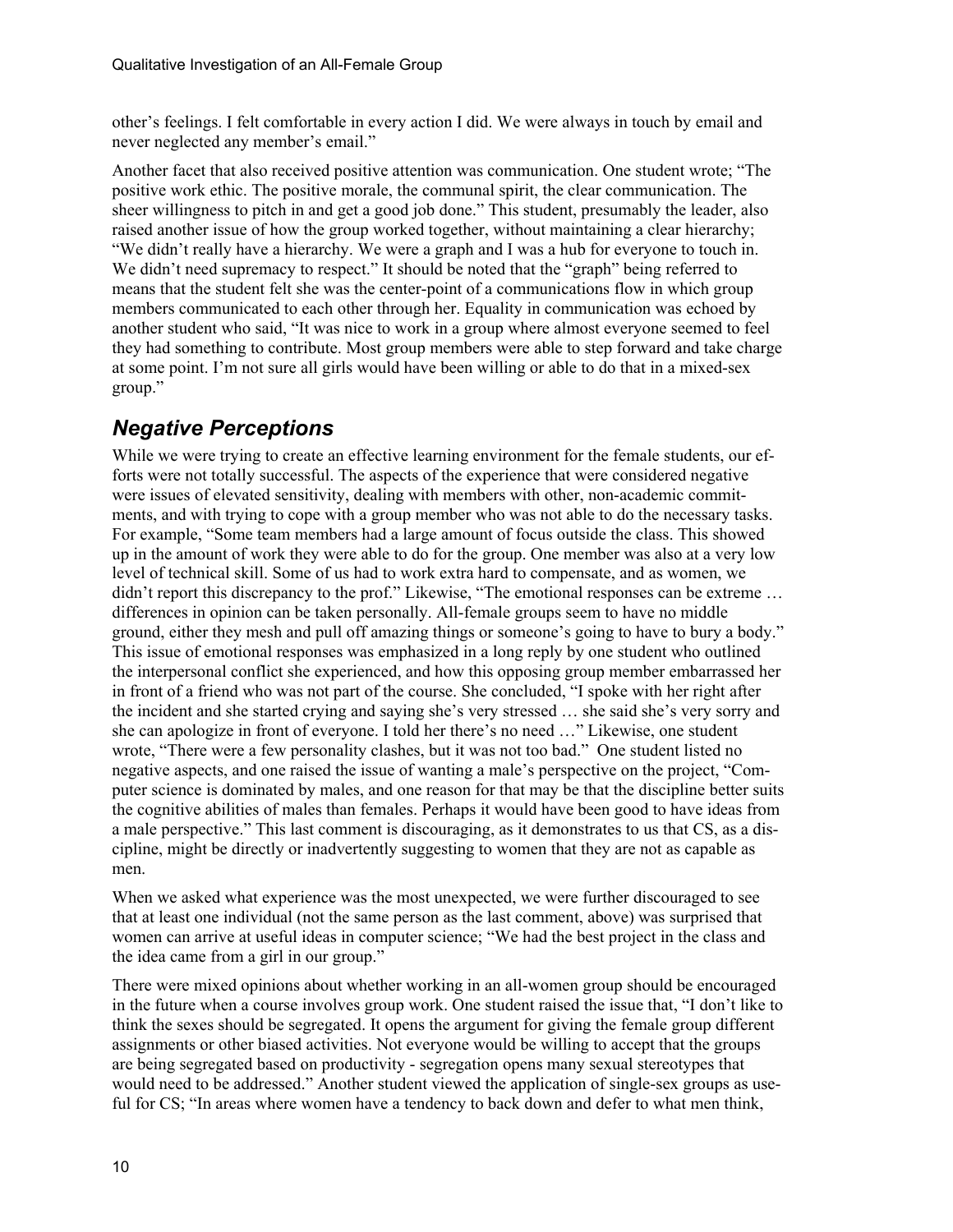I'd say all-female groups are worth looking into. Computer science is definitely one of these areas." Another individual suggested using groups to maximize diversity; "I think it should be encouraged for a few projects in order to give female students a different experience. Unfortunately, it won't happen often in the workplace, so it would not be a good idea to always do so."

Except for one student, all were silent about what an instructor could do to alter their experience to make it better. Although it did not directly answer our question, the one student who did respond stated, "I was angry at the instructor for doing this. I thought, 'what a sexist jerk.' I felt we absolutely had to succeed now or he would assume we failed because we were women. But I did come to like him [the instructor] at the end. We succeeded and I came to understand his teaching style." This last comment indicates the need for instructors to accurately and repeatedly explain their intentions. Although the instructor did explain in the classroom his reasons for forming single-sex groups, it is clear that he did not do so in a manner that was convincing and understood by all students.

#### *Impact and Benefits*

Although we do not claim that our intervention will have any long-lasting effects on the retention of women in CS, it is interesting that some of the women claimed that they felt differently about CS as a result of their experience. One woman wrote, "This experience made me feel less of a minority in CS." Another student wrote, "The 'last minute crunch, sleeping under your desk' is a lie. It doesn't need to be that way and my group proved it. With proper organization, communication, and drive last minute crunches aren't necessary. Also, I'm not a hardware/software guru. I have often felt thoroughly out of place in CS. This group taught me that you don't need to be a math genius, or some other A+ student. To be respected, diligent, patient and willing to work counts."

Two students wrote that they did not perceive any difference, although one of these two wrote, when asked if it this approach should be used in future courses, "Definitely. Especially in field related to computers and technology. I think males and females think very differently and when a female is outnumbered, she feels useless." This statement may indicate that it indirectly impacted her, at least in the short term, by making her feel useful.

One student's insights were encouraging with respect to potentially improving how she views women in CS; "There were points when I felt that my group wasn't really as strong as I expected, and I thought that maybe it was because women weren't as strong in CS as men. But then the other groups weren't as strong as I expected, either. So, the whole experience has taught me that students in CS need more practical experience, but that I would have learned that in a mixed-sex group anyways." Although it is possible that she would have arrived at this insight regardless of the group's composition, it is reassuring that she recognized that women are capable of performing well in CS.

We then asked if they had any advice to share with instructors who may be contemplating this idea in their courses. In general, the students were fairly encouraging, saying, "Go for it!" and, "It's an interesting idea. I'm not sure it would be as appropriate for subject areas that are less male dominated, but it's hard to say without trying." The students did carefully think about its applicability to CS as a discipline; "I think that since this class was a CS class, having an allfemale group was an excellent idea. I don't know if it would be beneficial or effective in other departments."

There was one opposing student; she said, "Don't do it … for the sake of what's realistic we have to learn to handle, interact and socialize with members of the opposite sex. The interaction in university plays a big part of learning this." It is interesting to note that this student was the individual who was directly involved in the confrontation with the leader, and she had responded posi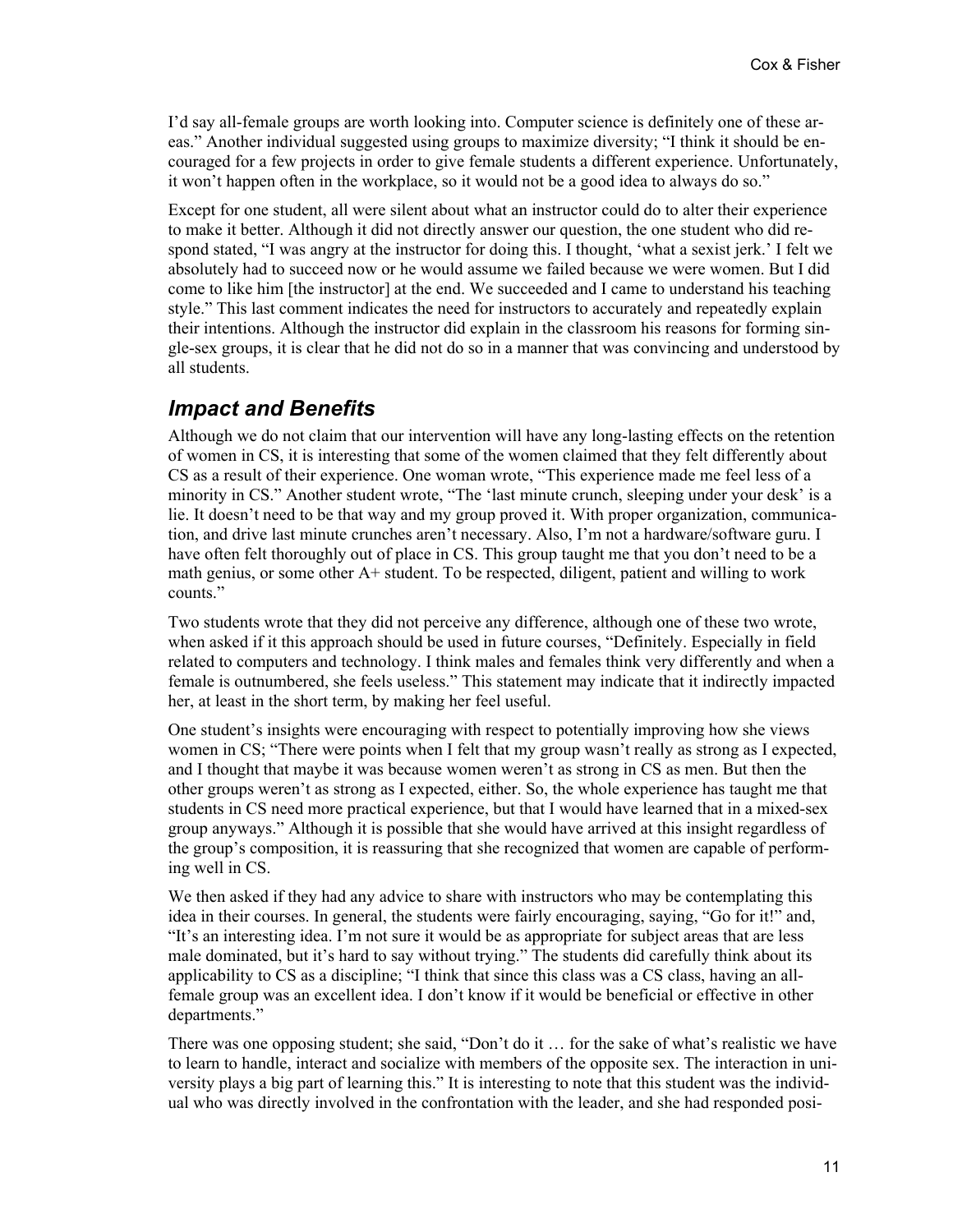tively about the learning experience and her enjoyment. It is comments like this one that support the use of an integrative approach with some single-sex and some mixed-sex activities within the educational environment.

Finally, we asked what advice, if any, they would share with women who may be presented with the idea of working in an all-women group. Six students responded, each raising a different issue. One said, "I would highly encourage this option over a mixed-sex group," whereas another person stated, "Give it a shot and provide feedback to the instructor. Try to differentiate if the problems you're having would also occur if you were in a mixed group." One slanted her opinion towards an explanation for why the study was undertaken; "It is important not to assume we are being lumped into an all-female group because we wouldn't work well with men. This is a tool to help us understand why we work the way we do and how we work differently from men." Another was more candid and stated; "Be aware of monthly cycles and corresponding sensitivity. I really didn't expect this to be an issue, but it was. Also, avoid the female tendency to talk about anyone in their absence. Be straightforward and blunt about any conflicts. It's difficult, but very important." A second student reinforced the issue of communication; "…Women are known for their massive amount of communication, this can be used to our advantage."

# *A Female Perspective on a Mixed-Sex Group*

The single woman, in the following year's mixed-sex group, did not find her experience to be as enjoyable as that of the women in the all-female group. She believed that she was hindered from fully participating in the technological components of the project, as she felt obligated to perform more social tasks within the group. In her words, she was often busy with "peace making and problem solving" as a consequence of mediating and resolving the other member's conflicts. She also claimed that during meetings, she had to "provide distractions" when the male group members engaged in unnecessary competition or started to disagree and argue. In part, it appears that this student, whether consciously or not, felt obligated to fulfil the stereotypic view of women as "peace-makers."

The student also felt isolated and "under a microscope" in being the only female member of her group. She suggested that her actions were representative of her sex and that if she performed badly, she was "letting down her gender." While the all-female group also felt similarly, they did not feel as isolated as they could discuss the issue with each other and depend on each others' strengths. Fortunately, the academic ability of the lone female was quite good (i.e., her exam scores were among the top three students) and so her fears, while real, were unlikely to be realized.

The experience of being the solitary woman in her class caused the student to "question her role in CS." Without any other women with whom to discuss and share her experiences and concerns, she was forced to overly rely on introspection. We did not identify any similar comments from the all-female group.

# **Discussion**

We now present some suggestions for university instructors who may wish to apply our initiative to their own learning environments. Our experiences identified areas where, if properly prepared, instructors can improve the quality of the student's educational experience. As well, we discuss the need for more diligent than usual monitoring of students so that sex-based group attributes are not used to develop or support stereotypes, particularly those that are harmful or undermine academic achievement.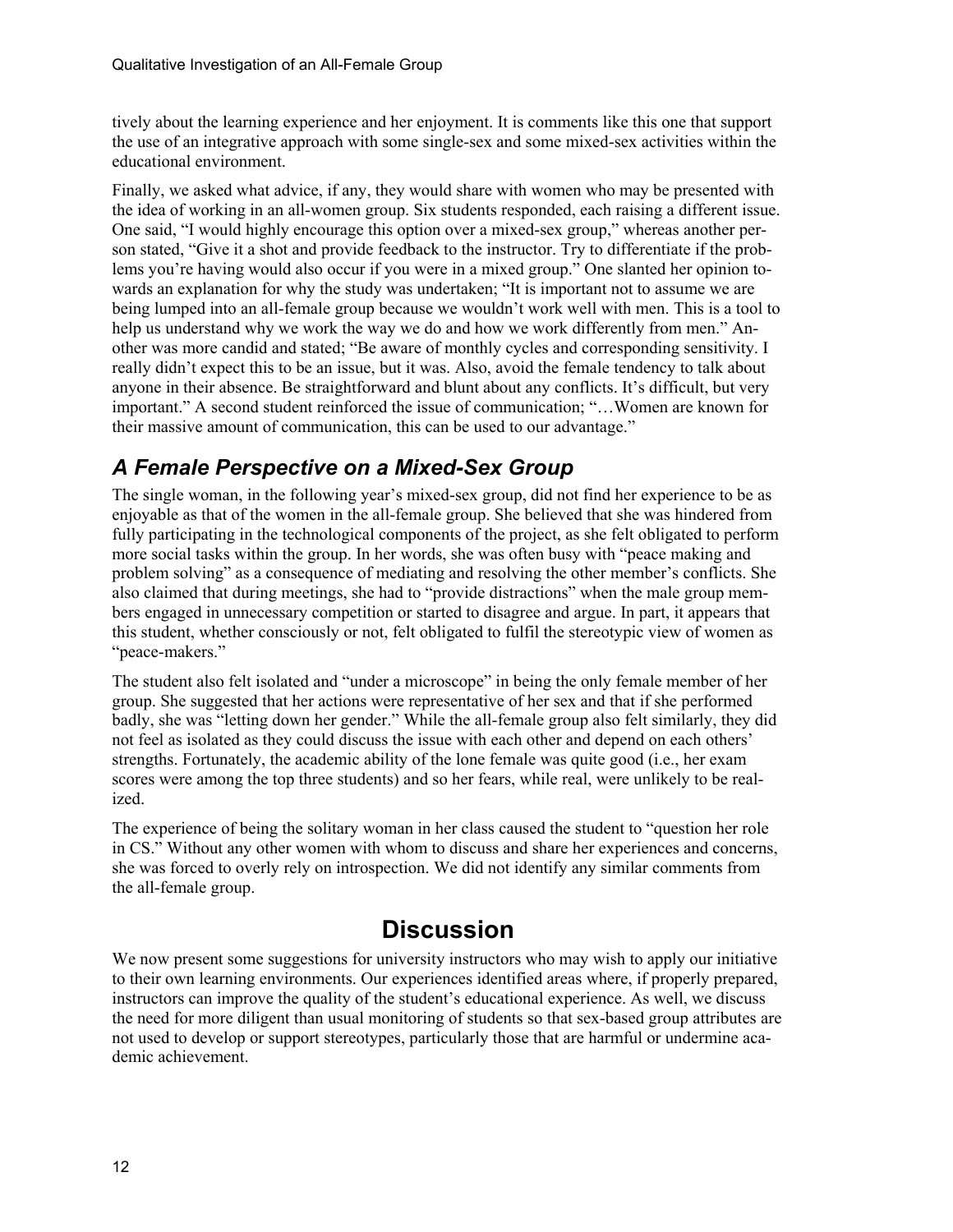## *Skills Training*

As one would expect with any group project, there were interpersonal conflicts that needed to be resolved. The women's responses clearly suggest that they were capable of using existing conflict management techniques in a successful manner. However, it also illustrates that students must have access to effective skills to address conflict when presented with group work. Instructors should ensure that such skills are available before forming groups, perhaps by teaching appropriate skills (e.g., empathic listening, use of mediators, negotiation).

Students must also be given the interpersonal skills to actually allow them to participate in group work. For example, students could be informed about how to equally share work and resources, how to communicate effectively, how to cope with feelings of uncivil and unfair treatment, or how to divert a co-workers aggressiveness or intimidation. Although these skills would presumably be highly useful for all students, they would potentially aid women's performance more substantially than men in disciplines where they are under-represented. As some women said, when working in mixed-sex groups, it is difficult for women to contribute in a meaningful way without feeling intimidated. Another proposed that men just "don't allow the girl(s) in a group to fully participate." It is important to note that we are not attempting to place blame on male students, but rather these opinions strongly reinforce the fact that there are beliefs about ability that are closely linked with one's sex, and these values will impact many aspects of students' university experiences. If one wishes to understand the reasons for women leaving CS, then these beliefs must be addressed.

Instructors must also remember that working with the opposite sex is a skill that may not be learned when same-sex groups are used exclusively. In an integrative environment, same-sex activities must be interspersed with mixed-sex activities, thus permitting students to learn the skills needed to communicate and work with opposite sex colleagues. Instructors must ensure that students are provided with a wide range of activities in which they can interact with faculty and students of both sexes. However, these activities may be provided by some other course within the program, and do not necessarily have to occur within the same course.

### *Communication and Intervention*

Our experience indicates that educators who intend to proceed with a similar approach to the one used in this study must clearly explain to the students the reasons for the segregation, be prepared to communicate with the students openly about the initiative, and be fully supportive of the group. The students' comments, as presented in this paper, reveal that the students were quite introspective about the group dynamics. If our approach is implemented, it may be highly useful for students and instructors to meet at the end of the term, perhaps on a one-on-one basis, to reflect upon their experience. An opportunity such as this may allow students to form deeper insights, and inform the instructor as to the outcome. While communication is the key to effective education, it is even more important when dealing with sensitive issues related to one's sex. Instructors that wish to use sex-based group formation must be aware that their communication with the female group (i.e., the under-represented population) must be highly effective and prepared for involvement with the group. Furthermore, the group must clearly understand the instructor's intentions, and must be able to indicate when they need assistance in solving technical, pedagogical, or group-based problems.

On a related note, instructors need to have the ability to intervene if aspects of the course go awry, and do to so in a way that does not lay blame. For this reason, an instructor may not wish to inform the students of each upcoming task, as it leaves the opportunity to reassign groups under the guise of "yet another stage in the project," for example. Or, upon hearing the group is having interpersonal difficulties following a disagreement, an instructor could turn this dispute into a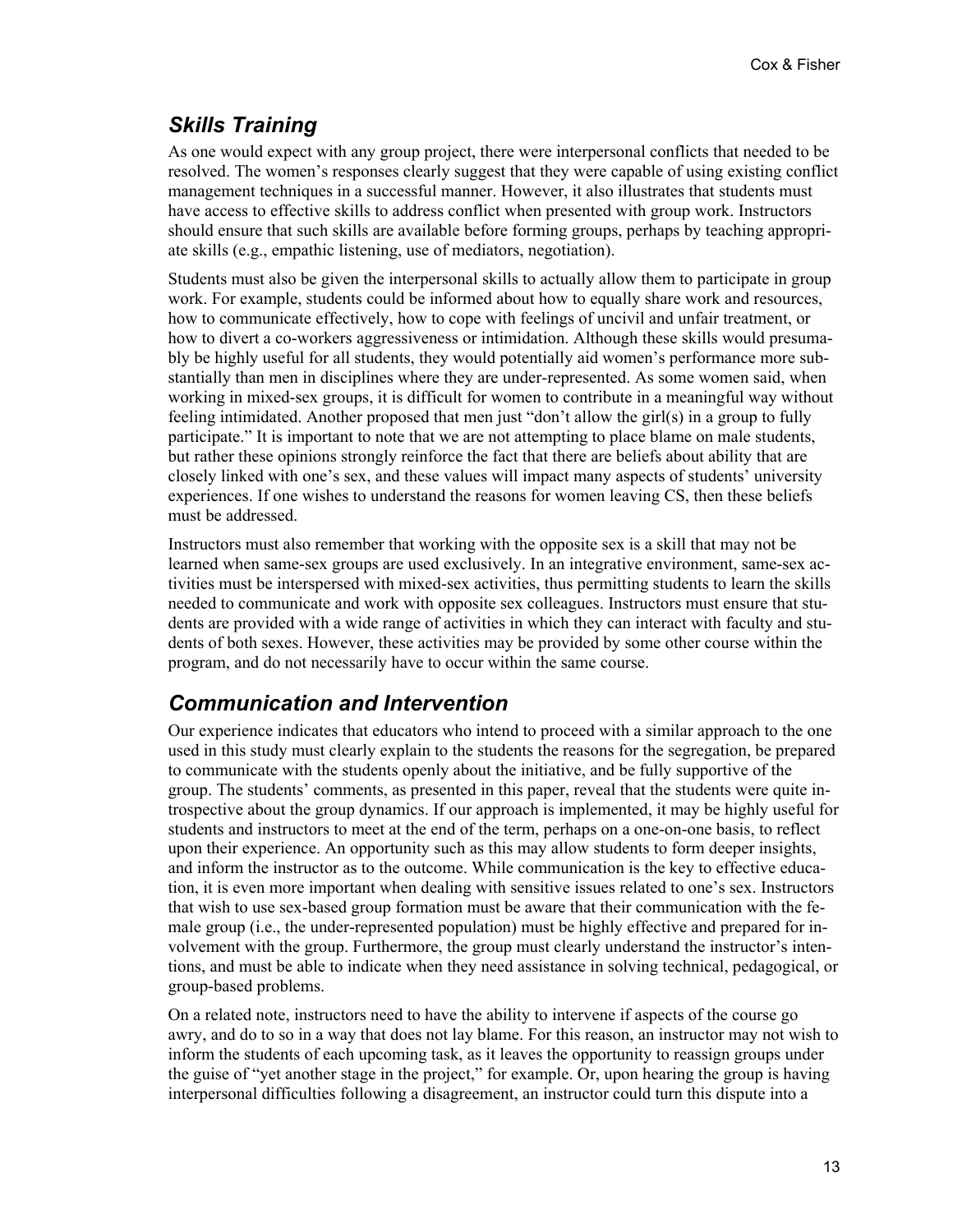"teachable moment" by leading a class discussion on conflict resolution, and how teams in the workplace have to deal with similar issues.

While the all-female group in our study submitted technically superior work, this result may not always occur for a variety of reasons (e.g., a poorly selected project topic). It is important that instructors be aware that poor performance, by an all-women group, may be inadvertently and mistakenly associated with the sex of the group members. Should an all-women group, for any reason, not perform at an acceptable level, the instructor must promptly act to ensure that all students, both male and female, do not affiliate their performance with their sex. Possible interventions include a "random" restructuring of the groups, supplementary tutoring, and verbal support (e.g., "Oh, they were given an impossible task. The group that designed it was at fault. It's amazing how well they did in spite of the poor design they had to work with.") We stress here that one's sex must never be seen as a reason for their performance, whether it be a strong or weak performance.

The large body of research on under-representation in the workplace and academia shows that feelings of tokenism can be extremely detrimental to performance. As Saenz (1994) documented, being in the visible minority, such as being one of a small handful of women in a CS course, leads to a disproportionate amount of attention from peers and increases feelings of responsibility towards representing the group. Obviously, this increased pressure can spur some individuals to perform at a higher rate, but it could also lead to failure for others. In fact, when given a choice, the lone token woman in a group of men is more likely to want to change groups and expects to be stereotyped (Cohen & Swim, 1995). Thus, while our study may have avoided this effect, it may have caused the women to form negative feelings, such as tokenism and feeling burdened with the need to achieve, which might not have happened in mixed-sex groups. However, at the same time, it might have reduced feelings of the tokenism at an individual level and shifted it to the group level. While these effects are difficult to assess, we note that the women in our study reported enjoying the experience and suggest that it be used again. As well, instructors must begin to alter academic climates from being perceived as threatening and intimidating, at least at an individual level (Aronson, 2002). The responses of the women seem to indicate that this study was a promising beginning in creating an improved learning environment.

One potential consequence of tokenism may be that students will worry that they will be unable to do a task, and the instructor will assume that their inability results from their sex. Thus, it might be possible that the students in our study attempted to hide incidents or not feel comfortable approaching the instructor for assistance as readily as the mens' groups. Again, this issue reflects the need to have a well-established line of open communication between the instructor and the student groups.

## *Stereotypic Threat and Academic Achievement*

We believe it is necessary for instructors to understand how factors cause the activation of negative stereotypes and consequently affect intellectual performance, such as through the process of stereotypic threat (Inzlicht & Ben-Zeev, 2000). Stereotypic threat refers to the extra cognitive load that is involved in worrying about one's performance such that it might confirm others' expectations of poor performance (e.g., Steele, 1997). Past research on women in mathematics and technical domains shows that negative stereotypes can undermine performance, and that the added stress of these stereotypes can harm one's academic evaluation (e.g., Spencer, Steele,  $\&$ Quinn, 1999). These stereotypes are highly pervasive; Inzlicht and Ben-Zeev (2003) found that simply allowing high-achieving women in mathematics to be in a room where they are outnumbered by men created a "threatening intellectual environment" and caused them to do poorly on a math test (p. 803). In our study, it is unlikely that stereotypic threat dissipated or was changed in any substantial manner; we did not attempt to reduce it in any way. However, based on the segre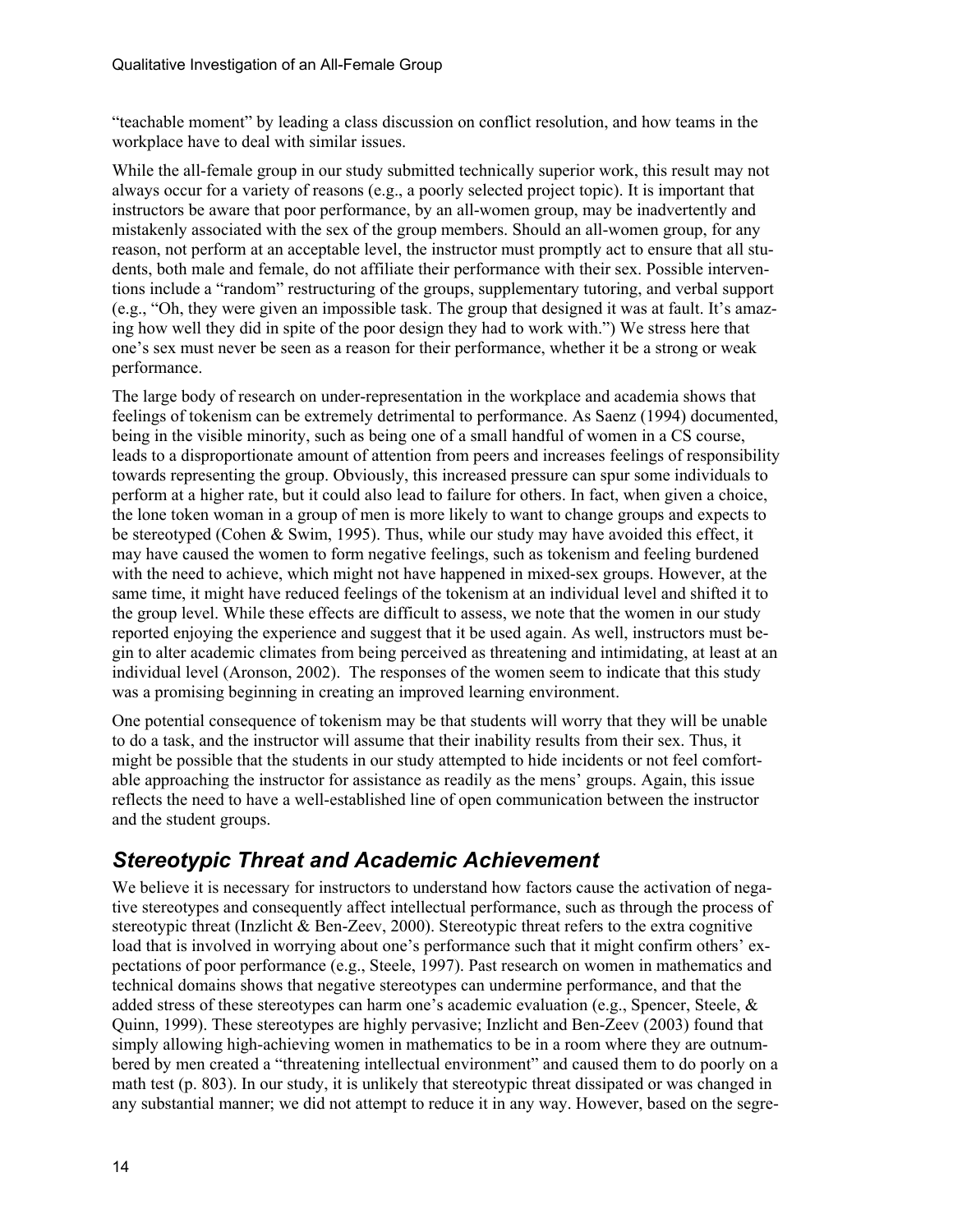gation of students for group work, it was fully acknowledged by the instructor, the women, and by the other students in the class. This segregation might have had a positive impact on the women, especially when they did perform well, as their high level of performance might also have spurred all members of the class to reconsider existing stereotypes and question their accuracy. Instructors who intend to carry out a similar study should understand some of the effects of stereotypes on performance and be capable of discussing these issues with the class.

In the case of the current study, the instructor was male, and the women might not have felt as comfortable discussing issues with him as they might with a female instructor. Thus, it might be better to have a mixed-sex instructional team; one could possibly have a female teaching assistant, for example, or "co-teach" the course. This arrangement would also lead to positive rolemodeling. Same sex role models have a significant impact on women, compared to men, as they more readily identify with role models and are more influenced by them, particularly in environments that are dominated by men (Lockwood, 2006). Using anecdotal reports of women in IT, Carlson (2006) reports that there is a desperate need for supporting, especially using social means such as mentoring or peer-support groups, women who enroll in the discipline. It can be seen that, albeit not intentionally, putting all the women in the same group provided a peer-support mechanism that may have helped the participants.

It is possible that, by random chance, the women assigned to a same-sex group might be of less than average academic ability. When such a situation occurs, it is crucial that the instructor carefully monitors the group and is prepared to intervene. It may be the case that the single-sex environment reduces anxiety and the potential effects of stereotypic threat, thus improving the women's performance. However, placing several female students with weak academic ability in the same group may lead to a poorly performing group that could unintentionally create or reinforce all students' stereotypical views. To avoid this possibility, instructors could assign a female co-instructor or teaching assistant to mentor and support the female group. Instructors could also avoid the open distribution of group marks to increase the anonymity of the groups. Finally, instructors could re-structure the groups to "simulate a dynamically changing workplace environment."

It may not be necessary to intervene when the students are simply meeting predetermined expectations. If a group's members know that they have below average skills and they thus expect to get a below average grade, it is unlikely that they will be surprised or upset when they receive a below average grade. It is also likely, unless this is a first year course, that the rest of the class knows of the group's ability and expects them to get a poor grade. Thus, intervention can prevent the expected from occurring, which as suggested by Bennett, Ordonez, & Gilliland (2003) leads to a student perception of unfairness.

We also suggest that instructors use a flexible marking scheme when using same-sex groups. Thus, if intervention and assistance is needed to ensure that a group is not identified as inferior or incompetent, the instructor has a mechanism to ensure that marks are fairly assigned. Rigid schemes prevent an instructor from penalizing or rewarding students when intervention is performed.

### *Limitations*

While this study is revealing with regard to the potential benefits and disadvantages of forming a same-sex group, our findings must be considered with respect to the limitations of the study. We readily admit that we would have desired a considerably larger sample size and would have preferred to base our discussion on more than a single group. However, the size of the CS program at Dalhousie and the number of women that are enrolled are limiting factors over which we can exert no control. These circumstances also prevented us from fully examining women's experiences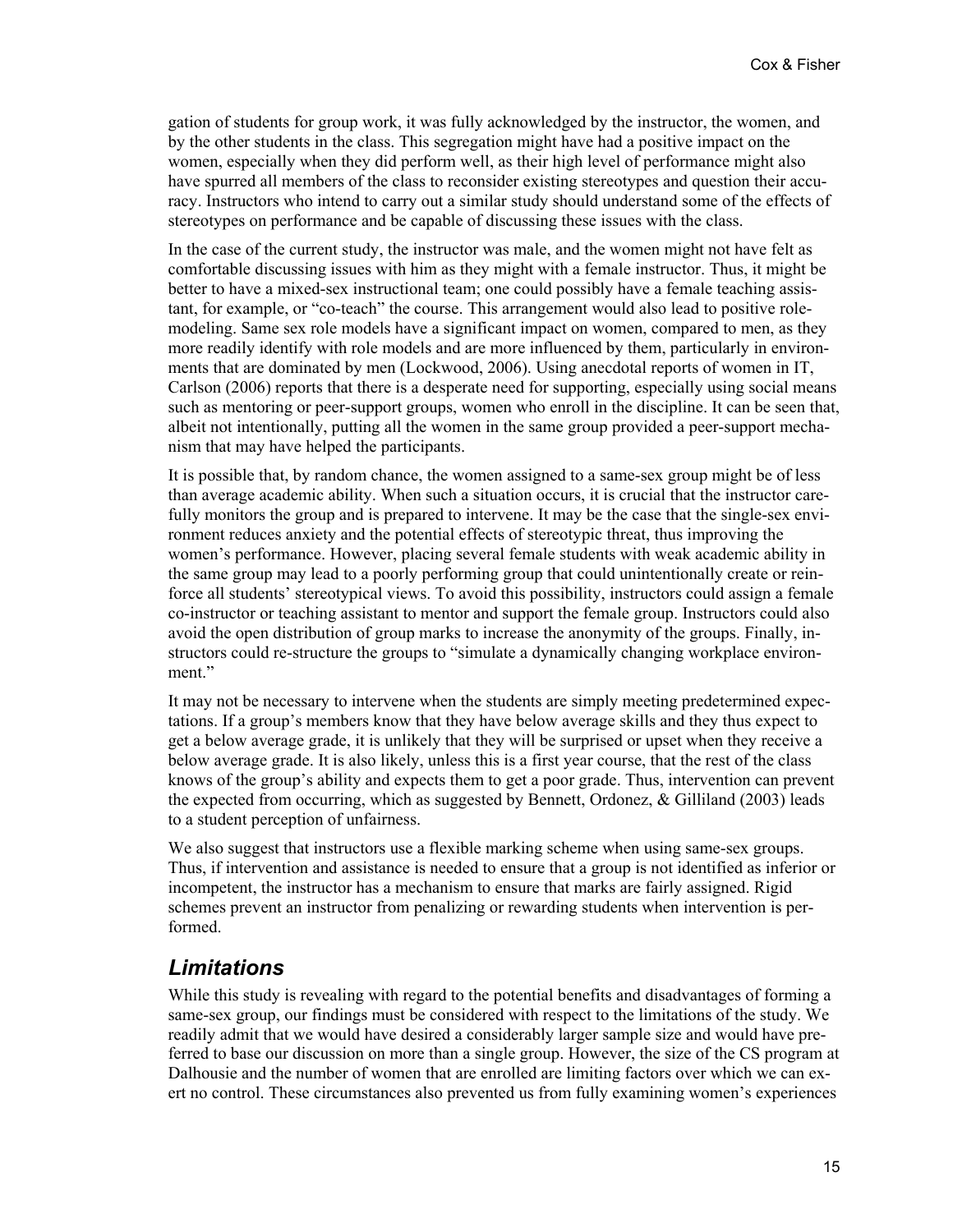in mixed-sex groups. It would be highly desirable to replicate this study at different institutions with larger programs and more female students. It would also be beneficial to use a modified survey that would be applicable to all-male groups, thus permitting the identification of issues that are common to all groups or unique to all-male and all-female groups. As we did not have a well defined control group, it is possible that some of our findings may have alternative explanations.

When we performed this study, we were predominantly focusing on improving women's experiences in a discipline in which they are under-represented. Unfortunately, our efforts could also have a negative effect on the men in the course as they were not given the opportunity to explore the skills needed to work effectively with female group members. It can also be suggested that the women were prevented from developing the skills needed to work with men. We believe that same-sex groups must be employed in an integrative environment and are not a tool to be used all the time, or for all group activities. The use of single-sex groups is an important and potentially effective tool that must be used in conjunction with mixed-sex group activities to ensure that students develop the necessary skills to work with colleagues of the opposite sex. However, we believe that group-work in other courses, and particularly in courses where women are more equally represented, is a better environment for these skills to be developed.

Group dynamics are highly influenced by a variety of factors (e.g., employment and family matters) and are constantly changing as these factors change. Our study was performed at the end of the course and only captures, using hindsight, an overall perspective of the experience. The interactions and changing relationships of the group members are not as accurately captured as they would have been using surveys administered during the term.

It is hoped that the experience of being in an all-women group was positive and beneficial to the participants. As no follow-up study was performed, we can never be certain of the long-term consequences of the study. While one of the participants has since found employment and indicated that the experience in the course was positive and provided excellent preparation for the workplace, such anecdotal evidence is not sufficient. In future work, longitudinal studies are needed to accurately assess the impact and consequences of using same-sex groups.

While this study examines the effects of group membership based on sex, it is possible that the practice is of value in other situations. Specifically, Schofield (1995) found that many of the factors that influence female use of a U.S. high-school computer center are equally applicable to cultural groups such as African Americans. As well, the technique may be of value for socio-cultural minorities who are not visibly evident. It falls on future research to identify when, and where, homogeneous groups can be used in a heterogeneous educational environment.

# **Conclusion**

Our use of an all-female group was highly successful in the term when it was used. The group submitted the most complete and highest quality documents and software. However, we did not fully examine the students' actual academic ability and are unable to determine whether this result was the consequence of the all-female project group, or because they were coincidently more competent and capable than the other groups. As there did not appear to be a relationship between exam marks and group performance, we do not believe that the all-female group's performance is solely due to the academic ability of the most capable members.

We found that although the female group had the most successful project, potentially indicating a performance increase, there was seemingly heightened tension among group members that magnified interpersonal conflict. While conflict is presumably common in student groups regardless of the course or the people involved, we expect that all-women groups may maximally benefit being taught techniques for conflict management.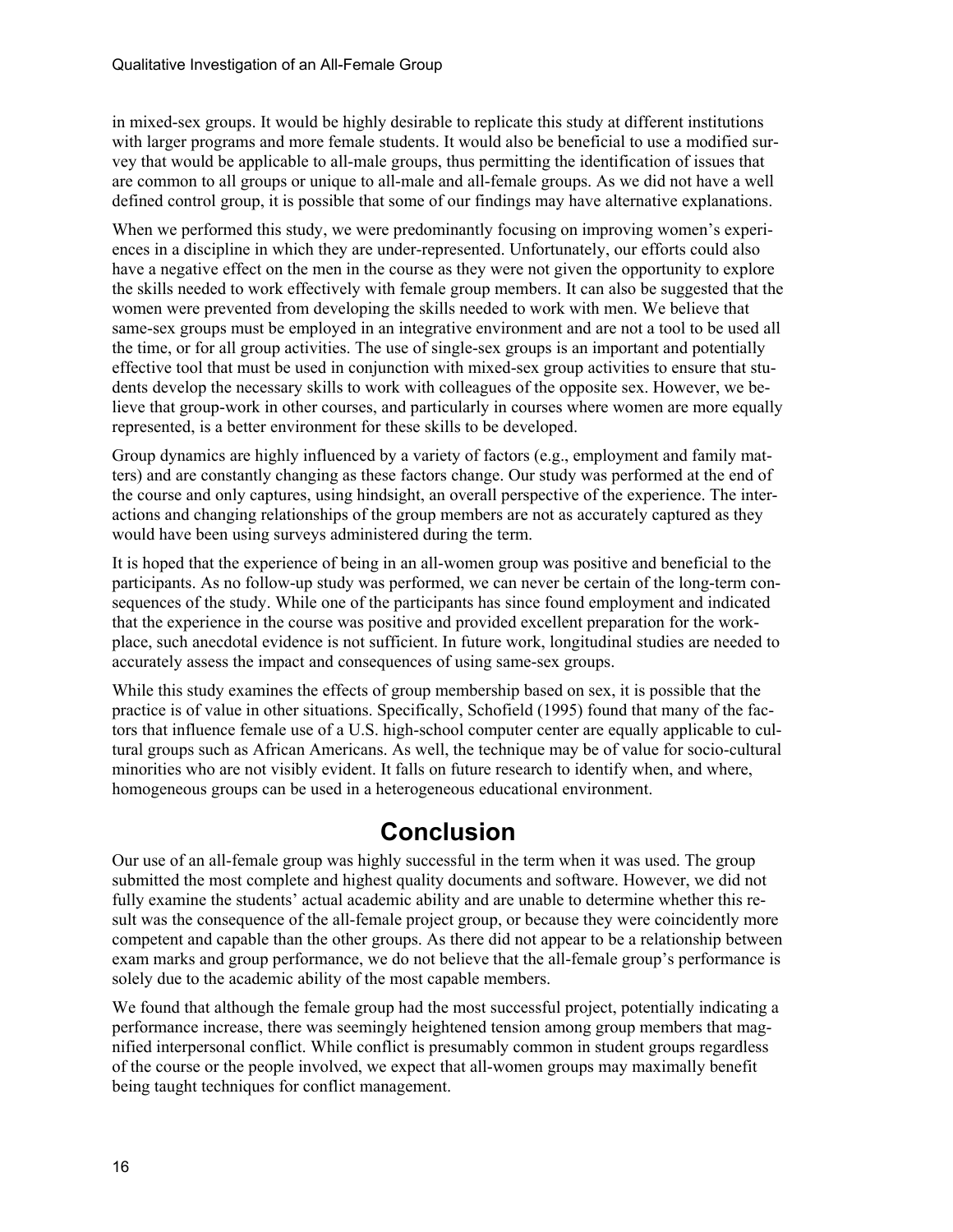As well, during a post-course survey, it was suggested that the women felt they were being essentially 'set up to fail.' While this was certainly not the case, the comment indicates that instructors must strive to ensure that their intentions are clear in sex-based issues. Even though the instructor (a male) was endeavoring to create a positive learning environment for the female students, their preconceptions had the potential to derail the instructor's good intentions. Instructors should certainly consider using sex-based group formation but must be aware that the potential for negative effects, such as reinforcing stereotypes, requires that they have strong channels of communication with the students so that they can identify, and resolve, any problems that occur.

In summary, we found that while placing all the women in a SE course into a single, unified group allowed them to perform at a level that exceeded that of the all-male groups in the class, the practice created new, unexpected issues that need to be addressed to improve and facilitate learning. However, although difficult to apply, sex-based group formation resulted in a positive experience for all of the women in our study, thus identifying a powerful tool for instructors to use when teaching under-represented populations. The results suggest than an integrative educational environment may help improve the retention of women in IT programs.

### **References**

- Aronson, J. (2002). Stereotype threat: Contending and coping with unnerving expectations. In J. Aronson (Ed.), *Improving academic achievement: Impact of psychological factors on education* (pp. 279-301). San Diego, CA: Academic Press.
- Belcher, C., Frey, A., & Yankeelov, P. (2006). The effects of single-sex classrooms on classroom environment, self-esteem, and standardized test scores. *School of Social Work Journal*, *31*, 61-75.
- Bennett, C., Ordonez, L., & Gilliland, L. (2003). Grade expectations: The effects of expectations on fairness and satisfaction perceptions. *Journal of Behavioral Decision Making*, *16*, 375-395.
- Canadian Association of University Teachers. (2007). *CAUT Almanac of Post-Secondary Education in Canada*. Ottawa, ON: Author.
- Carlson, S. (2006). Wanted: Female computer-science students. *The Chronicle of Higher Education*, *52*, A35.
- Carpenter, P., & Hayden, M. (1987). Girls' academic achievements: Single-sex versus coeducational schools in Australia. *Sociology of Education*, *60*, 156-167.
- Cohen, L., & Swim, J. (1995). The differential impact of gender ratios on women and men: Tokenism, selfconfidence, and expectations. *Personality and Social Psychology Bulletin*, *21*, 876-884.
- Cohoon, J. (2006). 'Just get over it or just get on with it:' Retaining women in undergraduate computing. In J. Cohoon & W. Aspray (Eds.), *Women and information technology: Research on underrepresentation*, pp. 205-238. Cambridge, MA: MIT Press.
- Cooper, J., & Weaver, K. (2003). *Gender and computers: Understanding the digital divide*. Mahwah, NJ: Lawrence Erlbaum.
- Gwizdala, J., & Steinback, M. (1990). High school females' mathematics attitudes: An interim report. *School Science and Mathematics*, *90*, 215-223.
- Inzlicht, M., & Ben-Zeev, T. (2000). A threatening intellectual environment: Why females are susceptible to experiencing problem-solving deficits in the presence of males. *Psychological Science*, *11*, 365-371.
- Jackson, C., & Smith, I. (2000). Poles apart? A exploration of single-sex and mixed-sex educational environments in Australia and England. *Educational Studies*, *26*, 409-422.
- Jimenez, E., & Lockheed, M. (1989). Enhancing girls' learning through single-sex education: Evidence and a policy conundrum. *Educational Evaluation and Policy Analysis*, *11*, 117-142.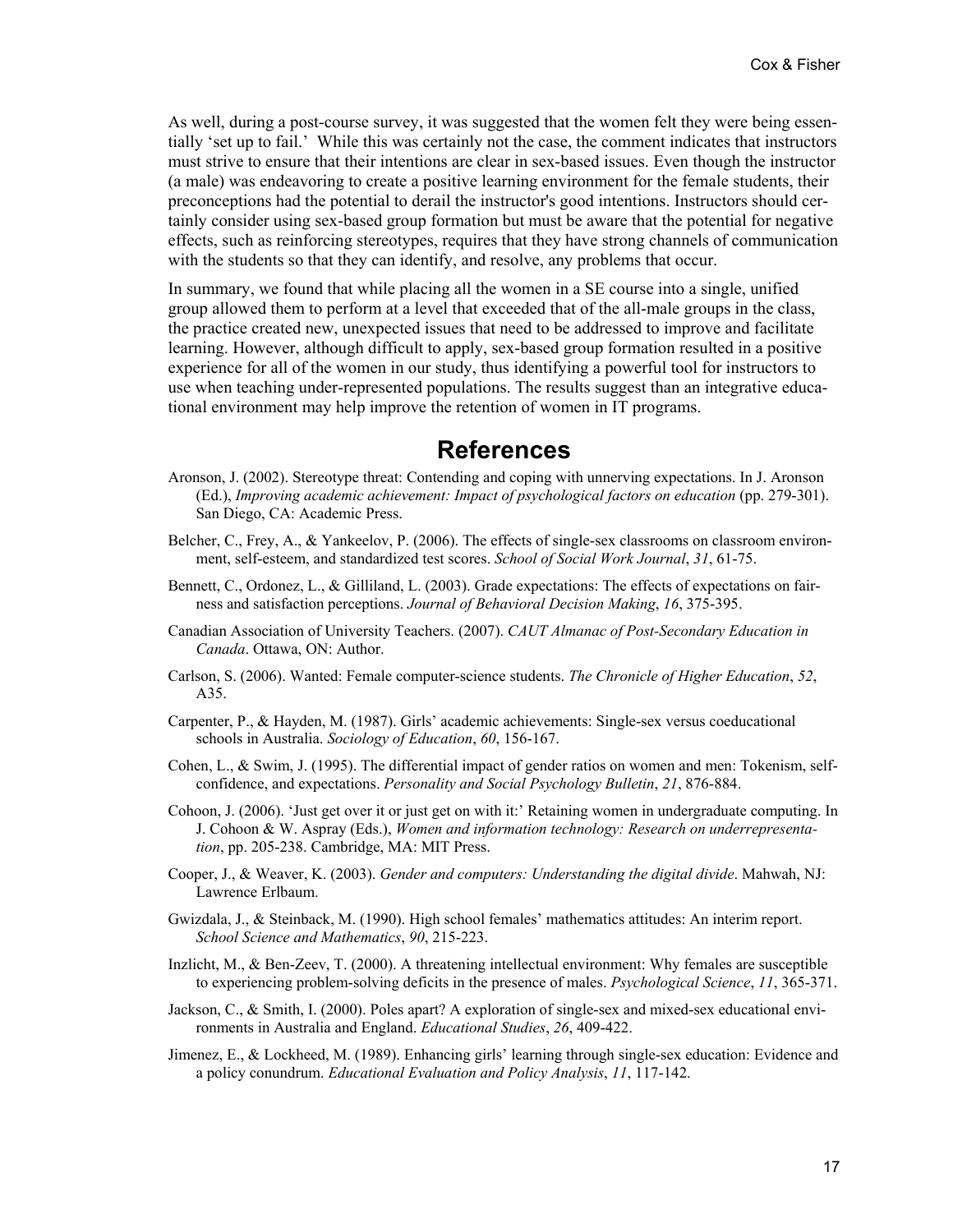- Jones, T., & Clarke, V. (1995). Diversity as a determinant of attitudes: A possible explanation of the apparent advantage of single-sex settings. *Journal of Educational Computing Research*, *12*, 51-64.
- LePore, P., & Warren, J. (1997). A comparison of single-sex and coeducational Catholic secondary schooling: Evidence from the National Educational Longitudinal Study of 1998. *American Education Research Journal*, *34*, 485-511.
- Light, P., Littleton, K., Bale, S., Joiner, R., & Messer, D. (2000). Gender and social comparison effects in computer-based problem solving. *Learning and Instruction*, *10*, 483-496.
- Lockwood, P. (2006). "Someone like me can be successful": Do college students need same-gender role models? *Psychology of Women Quarterly*, *30*, 36-46.
- Salomone, R. (2006). Single-sex programs: Resolving the research conundrum. *Teachers College Record*, *108*, 778-802.
- Schofield, J. (1995). *Computers and classroom culture*. Cambridge, MA: Cambridge University Press.
- Saenz, D. (1994). Token status and problem-solving deficits: Detrimental effects of distinctiveness and performance monitoring. *Social Cognition*, *12*, 61-74.
- Spencer, S., Steele, C., & Quinn, D. (1999). Stereotype threat and women's math performance. *Journal of Experimental Social Psychology, 35,* 4-28.
- Steele, C. (1997). A threat in the air: How stereotypes shape intellectual identity and performance. *American Psychologist, 52*, 613-629.
- Stowe, L. (1991). Should physics classes be single-sex? *Physics Teacher*, *29*, 380-381.
- Wilder, G., Mackie, D., & Cooper, J. (1985). Gender and computers: Two surveys of computer-related attitudes. *Sex Roles*, *13*, 215-228.
- Young, D., & Fraser, B. (1990). Science achievement of girls in single-sex and co-educational schools. *Research in Science and Technological Education*, *8*, 5-20.

# **Appendix: Post-project Survey**

#### *BACKGROUND*

#### *Please describe the structure of your group.*

- 1) How many women were involved in your group?
- 2) Was there a leader? If so, how was this determined?
- 3) How was work assigned? Was this fair? Why or why not?
- 4) How frequently did the group interact by email and face-to-face? Was this enough?

5) How did the group work? For example, did people work individually and then meet as a group, or did everyone work together? Was this a good strategy? Why or why not?

6) How were disagreements resolved? Without mentioning names, please describe something that happened that needed resolution.

7) Did all members of the group participate equally? If someone did not meet their obligations, how was this handled?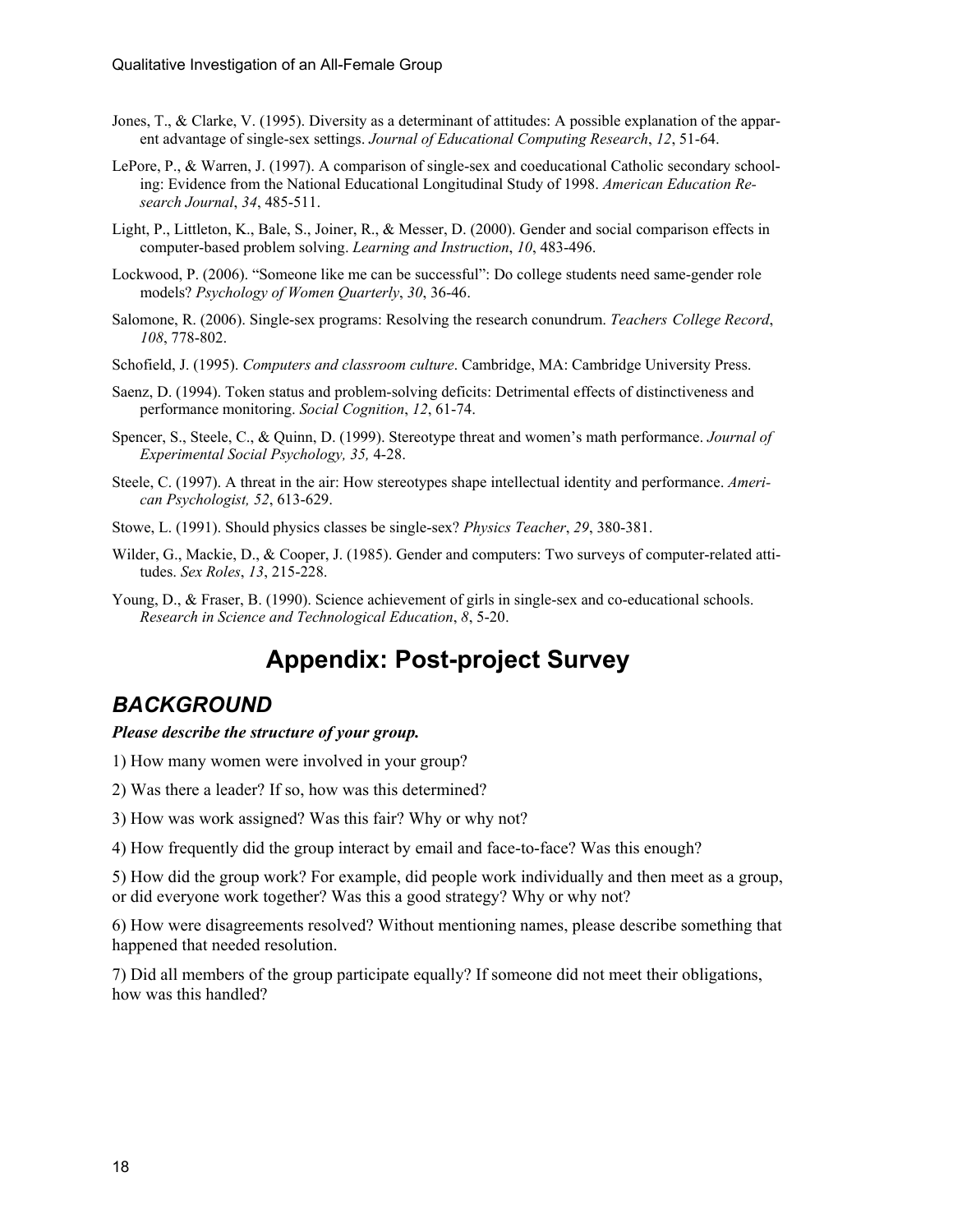# *GROUP NOVELTY*

*Please think about past experiences you have had in mixed-sex groups while in university courses.* 

1) What were some of the challenges you faced working within an all-female group that you have not experienced in mixed-sex groups?

2) Did you enjoy working in an all-female group, compared to your other group experiences? Why or why not?

3) Do you think working in an all-female group was useful for your learning? Why or why not?

# *OVERALL PERCEPTIONS*

#### *Please think for a moment about your general feelings about your recent experience in the allfemale group.*

1) What did you find to be the most positive aspect(s) of working in an all-female group?

2) What did you find to be the most negative aspect(s) of working in an all-female group?

3) Thinking about your group, what experience was the most unexpected?

4) Has working in an all-female group changed your perception of Computer Science? How?

5) Do you think that working in an all-female group should be encouraged in future courses that involve group work? Why or why not?

6) Was there anything the instructor could have done to make the situation easier? For example, would an assigned group leader have been beneficial?

7) Is there any advice that you would like to share with instructors who may be thinking of adopting the idea of all-female groups in their courses?

8) Is there any advice that you would like to share with female students who may be presented with the idea of being placed in an all-female group in their course?

9) Do you have any additional comments about anything that is not covered by one of the previous questions?

*Thank-you for participating!* 

# **Biography**



**Anthony Cox** completed his doctorate in Computer Science at the University of Waterloo on the use of markup and textual databases in support of software maintenance. His research now focuses on the human factors of computing, empirical studies of programmers, applied psychology, and sex differences in computer use. He is a co-director of the Centre for the Psychology of Computing and has served as a member and chair of the Dalhousie Senate Committee on Learning and Teaching.